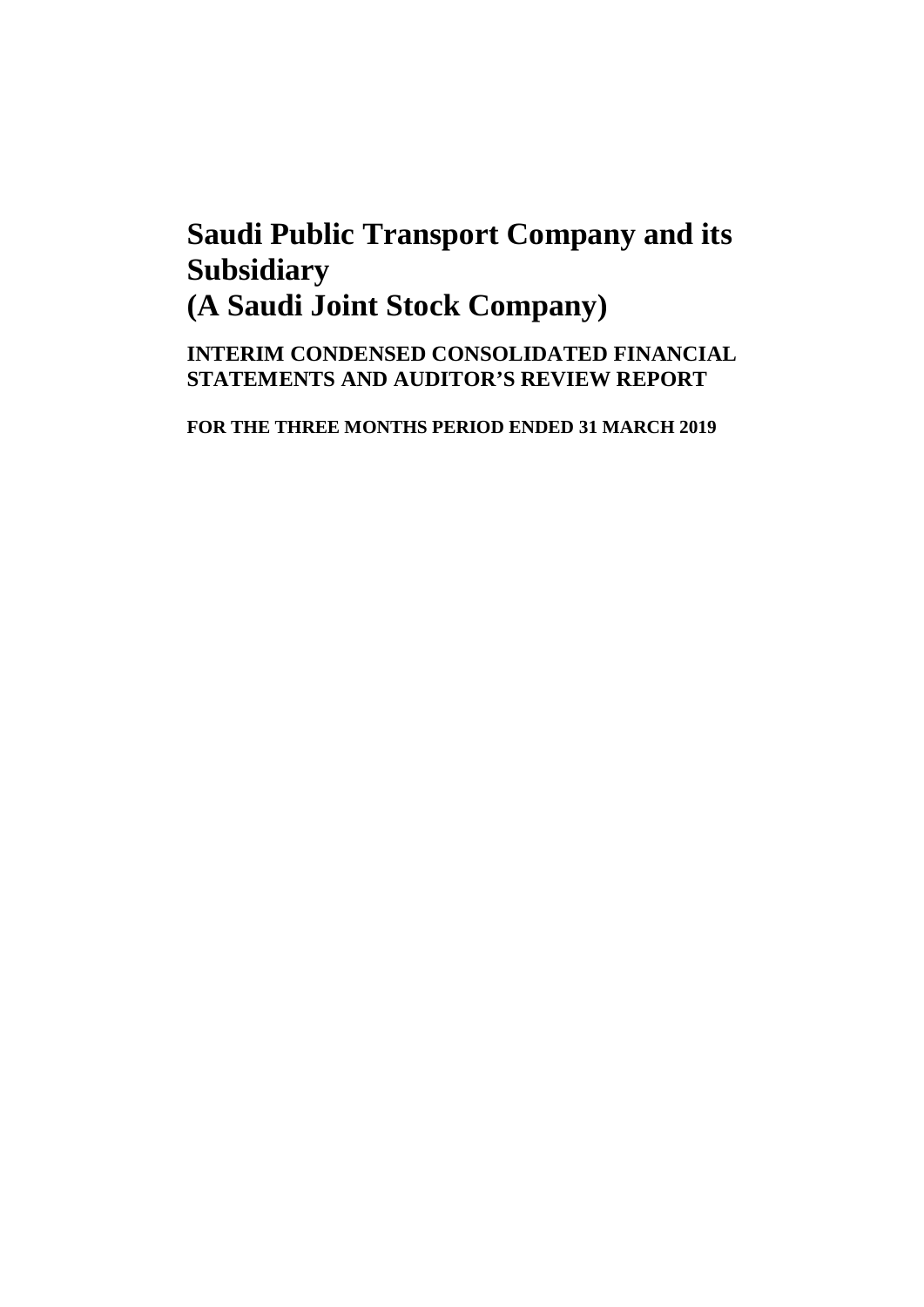# INTERIM CONDENSED CONSOLIDATED FINANCIAL STATEMENTS FOR THE THREE MONTHS PERIOD ENDED 31 MARCH 2019

|                                                                  | Pages          |
|------------------------------------------------------------------|----------------|
| Independent auditor's review report                              |                |
| Interim condensed consolidated statement of income               | 2              |
| Interim condensed consolidated statement of comprehensive income | 3              |
| Interim condensed consolidated statement of financial position   | $\overline{4}$ |
| Interim condensed consolidated statement of changes in equity    | 5              |
| Interim condensed consolidated statement of cash flows           | 6              |
| Notes to the interim condensed consolidated financial statements | $7 - 30$       |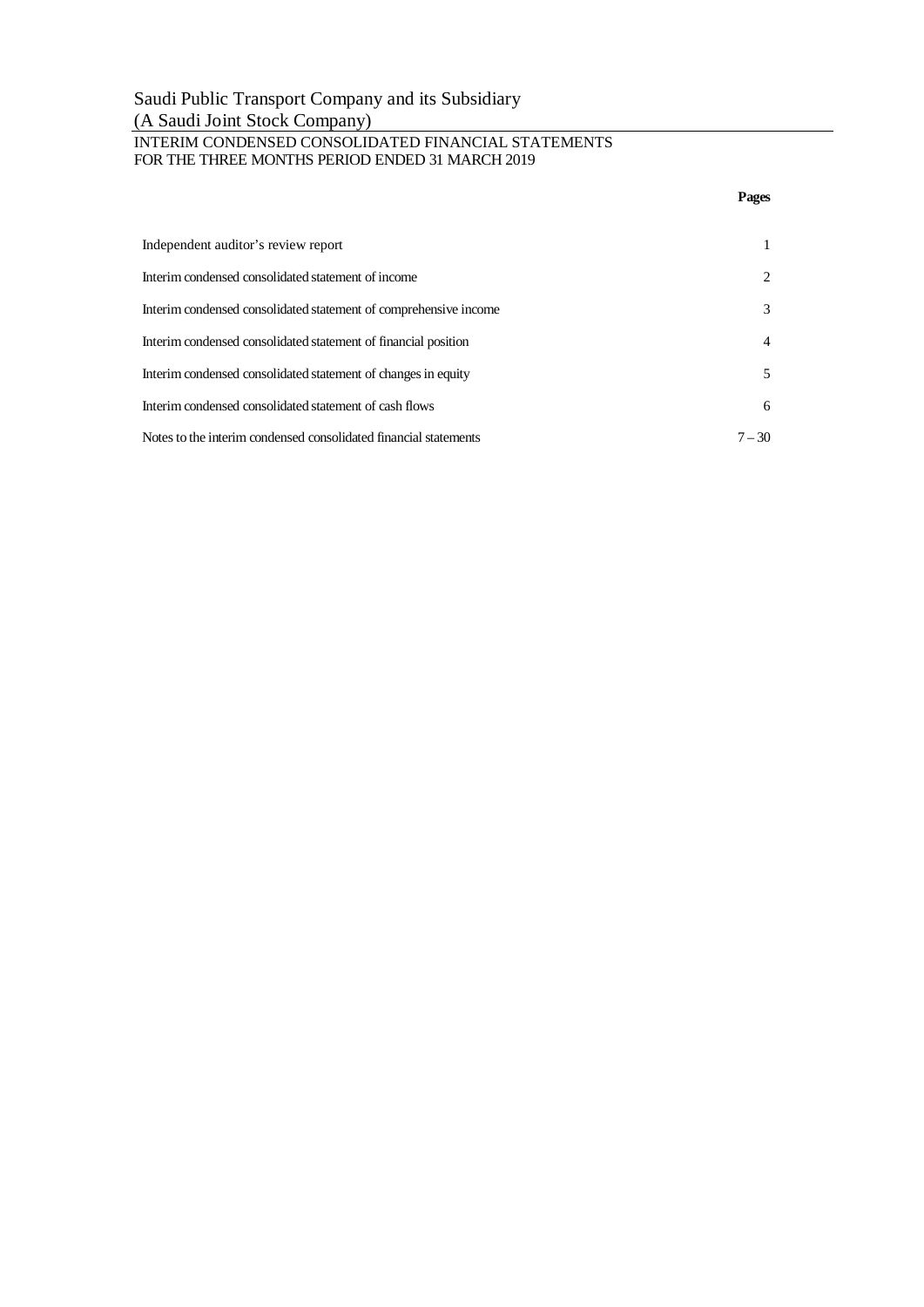

Ernst & Young & Co. (Certified Public Accountants) **General Partnership Head Office** Al Faisaliah Office Tower - 14th floor King Fahad Road PO Box 2732 Riyadh 11461 Kingdom of Saudi Arabia

Registration No. 45/11/323 C.R. No. 1010383821

Tel: +966 11 215 9898 +966 11 273 4740 Fax: +966 11 273 4730

ey.ksa@sa.ev.com ey.com/mena

# **INDEPENDENT AUDITOR'S REVIEW REPORT**

To the Shareholders' of Saudi Public Transport Company (A Saudi Joint Stock Company)

# **Introduction:**

We have reviewed the accompanying interim condensed consolidated statement of financial position of Saudi Public Transport Company (the "Company") - A Saudi Joint Stock Company - and its Subsidiary (the "Group") as at 31 March 2019 and the related interim condensed consolidated statements of income and comprehensive income, changes in equity and cash flows for the three months period then ended, and a summary of significant accounting policies and other explanatory notes. Management is responsible for the preparation and presentation of these interim condensed consolidated financial statements in accordance with International Accounting Standard (34), "Interim Financial Reporting" ("IAS 34") endorsed in the Kingdom of Saudi Arabia. Our responsibility is to express a conclusion on these interim condensed consolidated financial statements based on our review

# **Scope of Review:**

We conducted our review in accordance with International Standard on Review Engagements 2410, "Review of Interim Financial Information Performed by the Independent Auditor of the Entity" endorsed in the Kingdom of Saudi Arabia. A review of interim financial statements consists of making inquiries, primarily of persons responsible for financial and accounting matters, and applying analytical and other review procedures. A review is substantially less in scope than an audit conducted in accordance with International Standards on Auditing that are endorsed in the Kingdom of Saudi Arabia and consequently does not enable us to obtain assurance that we would become aware of all significant matters that might be identified in an audit. Accordingly, we do not express an audit opinion.

# **Conclusion:**

Based on our review, nothing has come to our attention that causes us to believe that the accompanying interim condensed consolidated financial statements are not prepared, in all material respects, in accordance with ("IAS 34") endorsed in the Kingdom of Saudi Arabia.

for Ernst & Young

Fahad M. Al-Toaimi Certified Public Accountant Registration No. (354)



Riyadh: 25 Sha'aban 1440H (30 April 2019)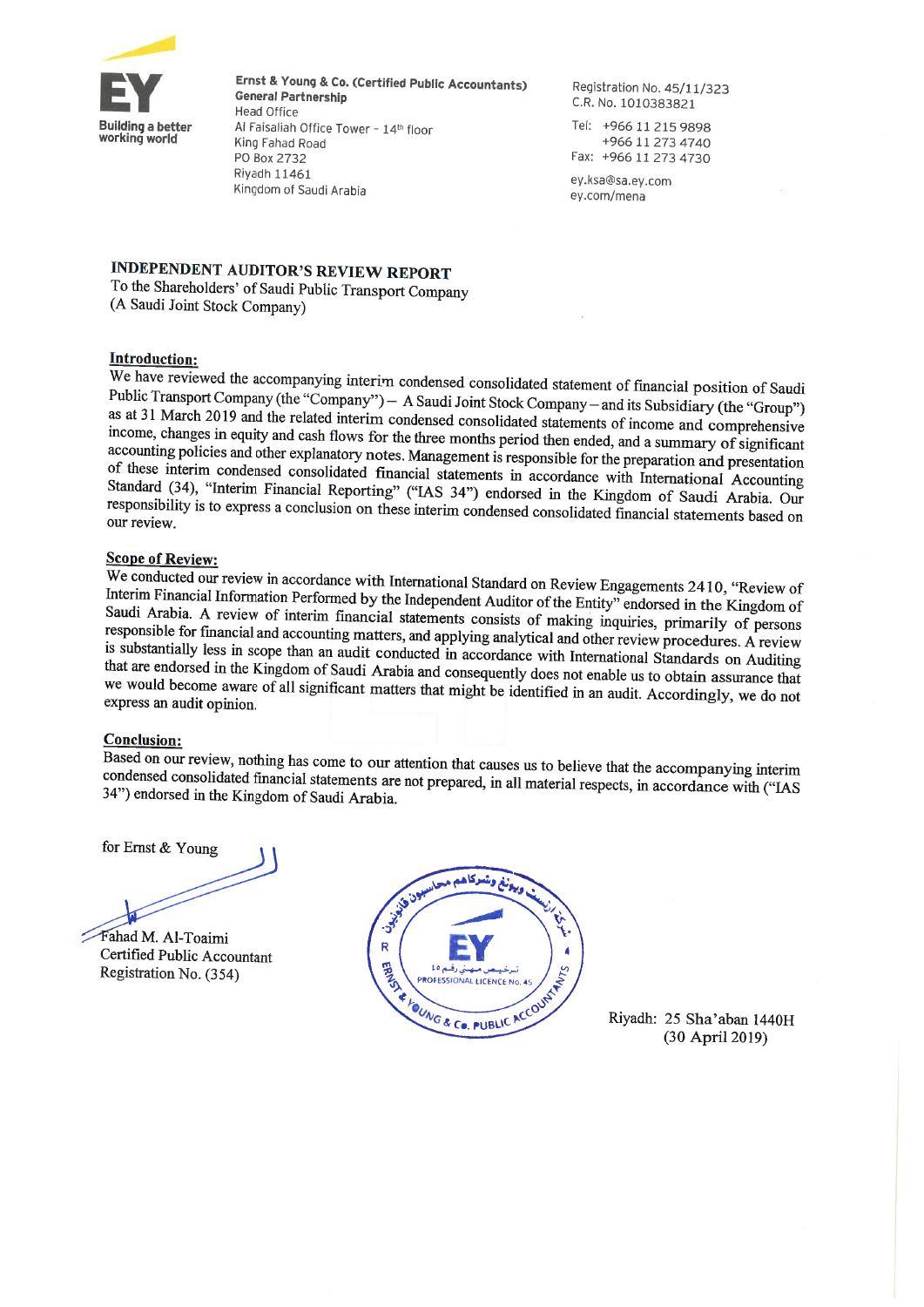# INTERIM CONDENSED CONSOLIDATED STATEMENT OF INCOME For the three months period ended 31 March 2019

|                                                                                                         | <b>Note</b> | 2019<br><b>SAR'000</b> | 2018<br><b>SAR'000</b> |
|---------------------------------------------------------------------------------------------------------|-------------|------------------------|------------------------|
|                                                                                                         |             | (Unaudited)            | (Unaudited)            |
| Revenue                                                                                                 | 4           | 411,058                | 234,179                |
| Cost of revenue                                                                                         |             | (415, 358)             | (231, 138)             |
| Gross (loss) profit                                                                                     |             | (4,300)                | 3,041                  |
| Selling and distribution expenses                                                                       |             | (5,924)                | (5,868)                |
| Administrative expenses                                                                                 |             | (22, 278)              | (16,939)               |
| <b>Operating loss</b>                                                                                   |             | (32,502)               | (19,766)               |
| Share of profit from joint venture                                                                      | 11          | 25,912                 | 18,669                 |
| Share of profit from an associate                                                                       | 11          | 25                     |                        |
| Finance income                                                                                          | 21          | 427                    | 1,760                  |
| Finance costs                                                                                           | 17          | (6,723)                | (3,374)                |
| Other income                                                                                            | 5           | 6,083                  | 3,709                  |
| (Loss) income before zakat and income tax                                                               |             | (6,778)                | 998                    |
| Zakat and income tax                                                                                    | 6           | (3,915)                | (5,318)                |
| Loss for the period                                                                                     |             | (10,693)               | (4,320)                |
| Loss for the period attributable to:                                                                    |             |                        |                        |
| -Equity holders of the parent company                                                                   |             | (10, 995)              | (4,856)                |
| -Non-controlling interests                                                                              |             | 302                    | 536                    |
|                                                                                                         |             | (10, 693)              | (4,320)                |
| Loss per share (in Saudi Riyals):                                                                       |             |                        |                        |
| Basic and diluted, from the loss for the period attributable to equity holders<br>of the parent company | 7           | (0.09)                 | (0.04)                 |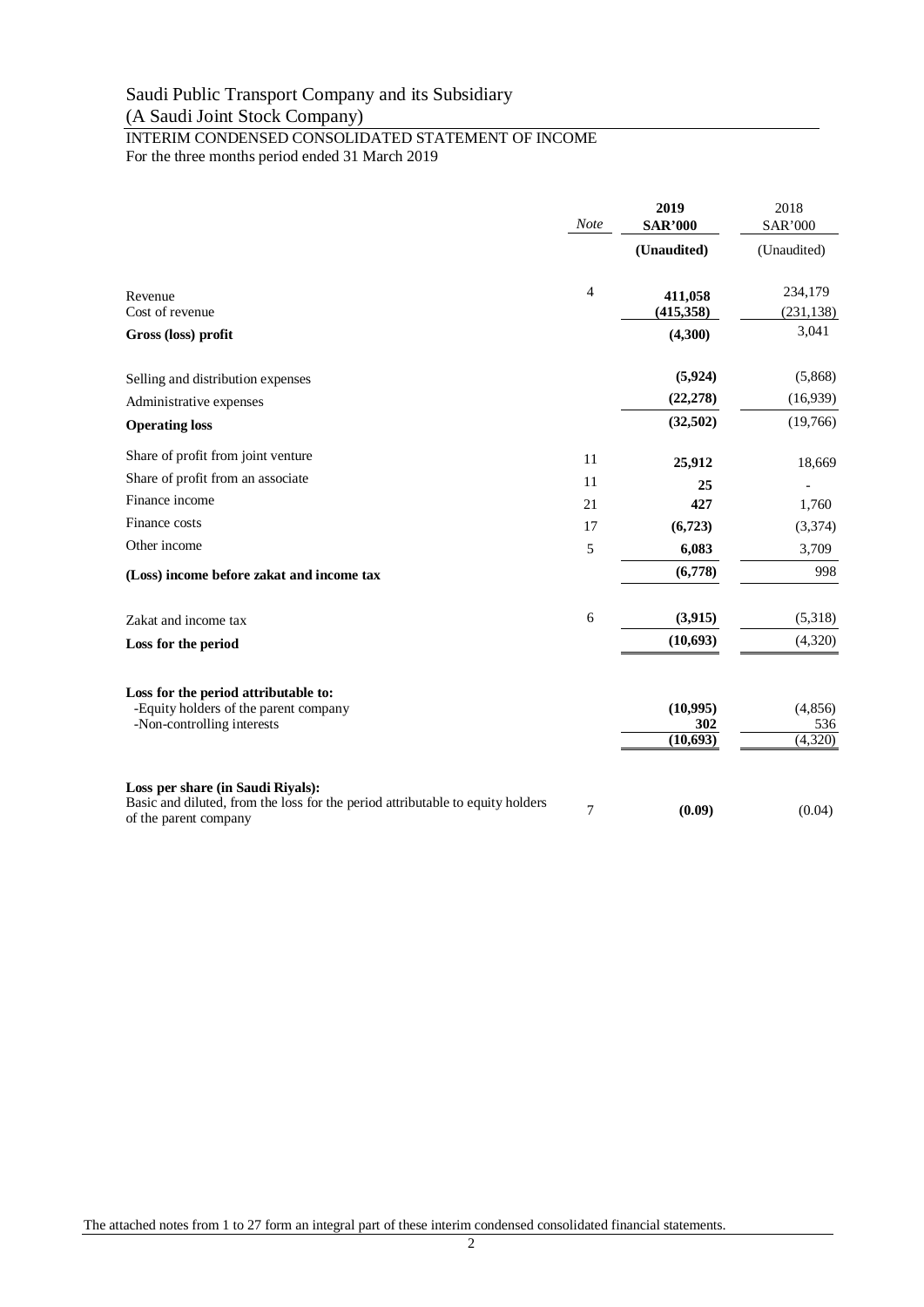# INTERIM CONDENSED CONSOLIDATED STATEMENT OF COMPREHENSIVE INCOME For the three months period ended 31 March 2019

|                                                                                                                                              | <b>Note</b> | 2019<br><b>SAR'000</b><br>(Unaudited) | 2018<br><b>SAR'000</b><br>(Unaudited) |
|----------------------------------------------------------------------------------------------------------------------------------------------|-------------|---------------------------------------|---------------------------------------|
| Loss for the period                                                                                                                          |             | (10,693)                              | (4,320)                               |
| Other comprehensive income                                                                                                                   |             |                                       |                                       |
| Other comprehensive (loss) income not to be reclassified to the interim<br>condensed consolidated statement of income in subsequent periods: |             |                                       |                                       |
| Re-measurement gains on defined benefits liability                                                                                           | 18          | 4,982                                 | 1,282                                 |
| Net cumulative change in fair value of investments classified as fair<br>value through other comprehensive income "FVOCI"                    |             | 10,317                                | 11,311                                |
| Total other comprehensive income for the period                                                                                              |             | 15,299                                | 12,593                                |
| Total comprehensive income for the period                                                                                                    |             | 4,606                                 | 8,273                                 |
| Total comprehensive income for the period attributable to:                                                                                   |             |                                       |                                       |
| Equity holders of the parent company                                                                                                         |             | 4,304                                 | 7,737                                 |
| Non-controlling interests                                                                                                                    |             | 302                                   | 536                                   |
|                                                                                                                                              |             | 4,606                                 | 8,273                                 |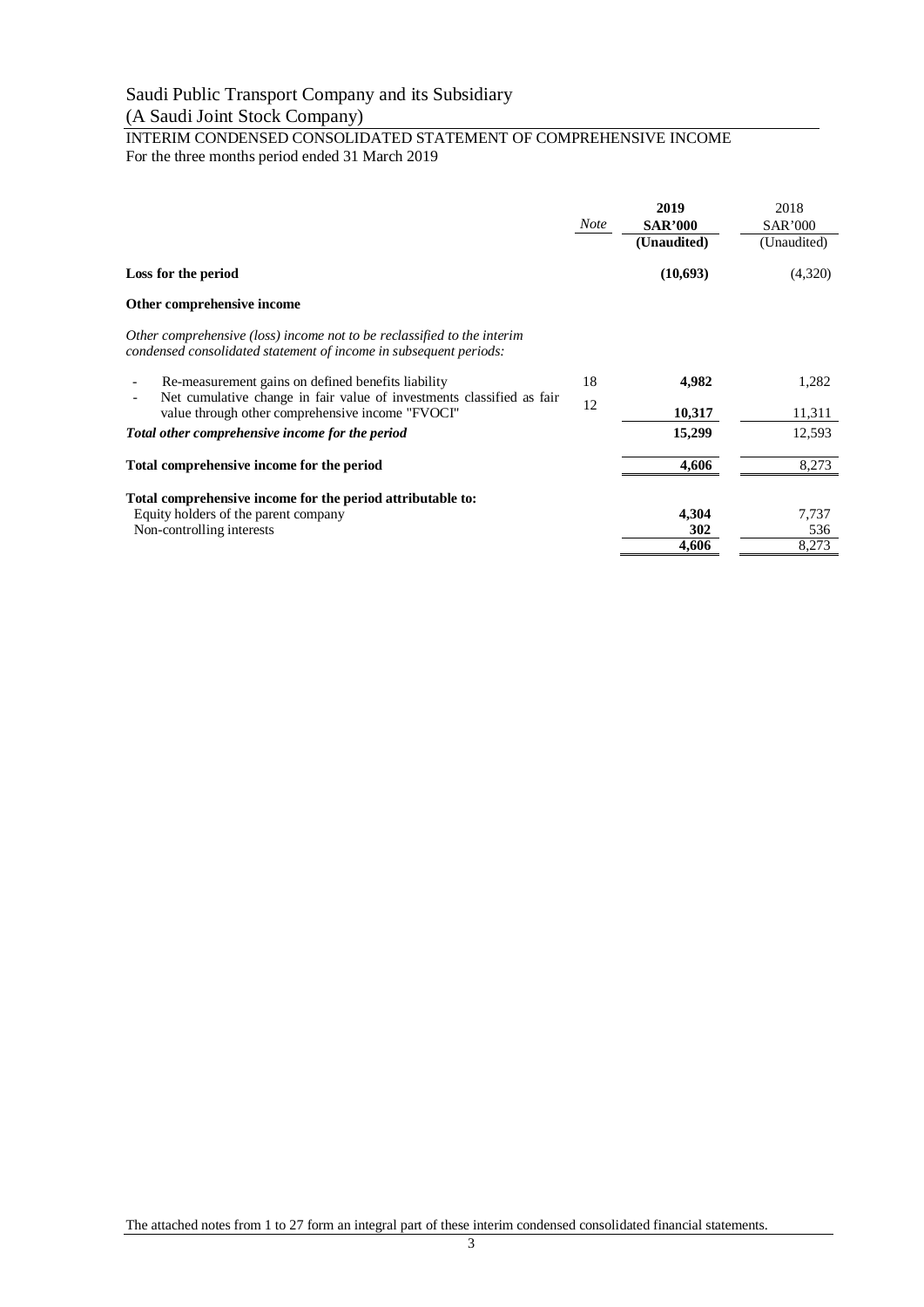# INTERIM CONDENSED CONSOLIDATED STATEMENT OF FINANCIAL POSITION As at 31 March 2019

|                                                                                                               |               | 31 March               | 31 December            |
|---------------------------------------------------------------------------------------------------------------|---------------|------------------------|------------------------|
|                                                                                                               |               | 2019                   | 2018                   |
|                                                                                                               | <b>Note</b>   | <b>SAR'000</b>         | <b>SAR'000</b>         |
| <b>Assets</b>                                                                                                 |               | (Unaudited)            | (Audited)              |
| <b>Non-current assets</b>                                                                                     |               |                        |                        |
| Property, plant and equipment                                                                                 | 8             | 1,315,510              | 1,352,013              |
| Intangible assets                                                                                             | 9             | 102,363                | 63,277                 |
| Investment properties                                                                                         | 10            | 307,122                | 307,122                |
| Due from a related party $-$ non-current portion                                                              | 21            | 27,979                 | 27,939                 |
| Investment in an associate and joint venture<br>Investments in equity instruments designated as at FVOCI      | 11<br>12      | 140,548<br>86,836      | 114,636<br>77,869      |
| Unbilled receivable – non-current portion                                                                     | 13            | 579,376                | 338,164                |
| Other non-current assets                                                                                      |               | 6,737                  | 6,942                  |
| <b>Total non-current assets</b>                                                                               |               | 2,566,471              | 2,287,962              |
|                                                                                                               |               |                        |                        |
| <b>Current assets</b>                                                                                         |               |                        |                        |
| Inventories                                                                                                   | 13            | 42,455                 | 41,847                 |
| Trade receivables, unbilled receivables and other receivables<br>Due from a related party $-$ current portion | 21            | 336,804<br>47,640      | 354,272<br>47,091      |
| Prepayments and other current assets                                                                          |               | 127,162                | 120,392                |
| Cash and cash equivalents                                                                                     |               | 163,787                | 241,848                |
|                                                                                                               |               | 717,848                | 805,450                |
|                                                                                                               |               |                        |                        |
| Assets held for sale<br><b>Total current assets</b>                                                           |               | 717,848                | 14,000<br>819,450      |
| <b>Total assets</b>                                                                                           |               | 3,284,319              | 3,107,412              |
|                                                                                                               |               |                        |                        |
| <b>Equity and liabilities</b>                                                                                 |               |                        |                        |
| <b>Equity</b>                                                                                                 |               |                        |                        |
| Issued capital                                                                                                | 14            | 1,250,000              | 1,250,000              |
| Statutory reserve                                                                                             | 15            | 179,939                | 179,939                |
| Consensual reserve<br>Investments revaluation reserve                                                         | 16<br>12      | 42,730<br>(8,185)      | 42,730<br>(18,502)     |
| Retained earnings                                                                                             |               | 124,549                | 130,562                |
| Equity attributable to equity holders of the parent company                                                   |               | 1,589,033              | 1,584,729              |
| Non-controlling interests                                                                                     |               | 8,342                  | 8,040                  |
| <b>Total equity</b>                                                                                           |               | 1,597,375              | 1,592,769              |
|                                                                                                               |               |                        |                        |
| <b>Non-current liabilities</b>                                                                                |               |                        |                        |
| Murabaha financing – non-current portion                                                                      | 17            | 137,422                | 164,749                |
| Lease liabilities - non-current portion<br>Employees' defined benefits obligation                             | $2 - 4$<br>18 | 9,198<br>131,339       | 157,488                |
| Advance from a customer – non-current portion                                                                 |               | 437,215                | 420,609                |
| Deferred revenue - non-current portion                                                                        | 20            | 7,425                  | 7,682                  |
| <b>Total non-current liabilities</b>                                                                          |               | 722,599                | 750,528                |
|                                                                                                               |               |                        |                        |
| <b>Current liabilities</b>                                                                                    | 17            |                        | 180,706                |
| Murabaha financing - current portion<br>Murabaha financing - short term                                       | 17            | 155,036<br>384,967     | 49,995                 |
| Lease liabilities - current portion                                                                           | $2 - 4$       | 3,165                  |                        |
| Trade and other payables                                                                                      |               | 241,837                | 322,577                |
| Due to non-controlling interests of the subsidiary                                                            | 21            | 5,892                  | 13,448                 |
| Accrued expenses and other liabilities                                                                        |               | 111,691                | 125,055                |
| Deferred revenue - current portion                                                                            | 20            | 16,123                 | 14,008                 |
| Advance from a customer – current portion                                                                     | 19            | 22,291                 | 38,897                 |
| Zakat and income tax payable                                                                                  | 6             | 23,343                 | 19,429                 |
| <b>Total current liabilities</b>                                                                              |               | 964,345                | 764,115                |
| <b>Total liabilities</b><br><b>Total equity and liabilities</b>                                               |               | 1,686,944<br>3,284,319 | 1,514,643<br>3,107,412 |
|                                                                                                               |               |                        |                        |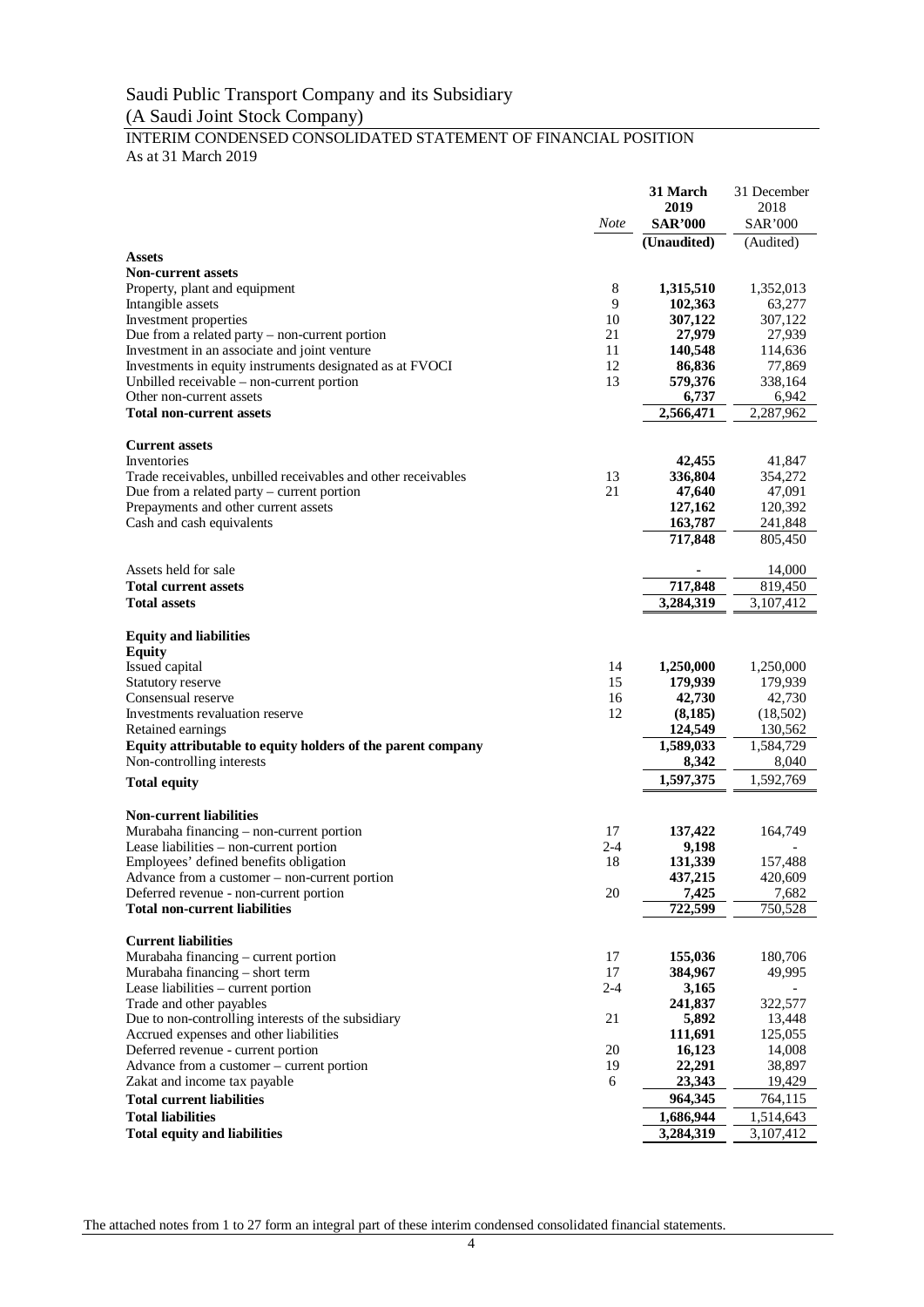INTERIM CONDENSED CONSOLIDATED STATEMENT OF CHANGES IN EQUITY For the three months period ended 31 March 2019

|                                                                                                                                              | Attributed to equity holders of the parent company |                                               |                                         |                                                                |                                               |                                          |                                                              |                                          |
|----------------------------------------------------------------------------------------------------------------------------------------------|----------------------------------------------------|-----------------------------------------------|-----------------------------------------|----------------------------------------------------------------|-----------------------------------------------|------------------------------------------|--------------------------------------------------------------|------------------------------------------|
|                                                                                                                                              | <b>Issued capital</b><br><i>SAR'000</i>            | <b>Statutory</b><br>reserve<br><b>SAR'000</b> | Consensual<br>reserve<br><b>SAR'000</b> | <i>Investments</i><br>revaluation<br>reserve<br><b>SAR'000</b> | <b>Retained</b><br>earnings<br><b>SAR'000</b> | <b>Total</b><br><b>SAR'000</b>           | $Non -$<br>controlling<br><i>interests</i><br><b>SAR'000</b> | <b>Total</b><br>equity<br><b>SAR'000</b> |
| 31 December 2018 (Audited)<br>(Loss) Income for the period<br>Other comprehensive income for the period<br>Total comprehensive income (loss) | 1,250,000                                          | 179,939                                       | 42,730                                  | (18,502)<br>10,317<br>10,317                                   | 130,562<br>(10,995)<br>4,982<br>(6,013)       | 1,584,729<br>(10,995)<br>15,299<br>4,304 | 8,040<br>302<br>302                                          | 1,592,769<br>(10,693)<br>15,299<br>4,606 |
| At 31 March 2019 (Unaudited)                                                                                                                 | 1,250,000                                          | 179,939                                       | 42,730                                  | (8,185)                                                        | 124,549                                       | 1,589,033                                | 8,342                                                        | 1,597,375                                |
|                                                                                                                                              | Issued capital<br><i>SAR'000</i>                   | <i>Statutory</i><br>reserve<br><i>SAR'000</i> | Consensual<br>reserve<br><i>SAR'000</i> | <i>Investments</i><br>revaluation<br>reserve<br><b>SAR'000</b> | Retained<br>earnings<br><i>SAR'000</i>        | Total<br><b>SAR'000</b>                  | $Non-$<br>controlling<br>interests<br>SAR'000                | Total<br>Equity<br><i>SAR'000</i>        |
| 31 December 2017 (Audited)<br>(Loss) Income for the period<br>Other comprehensive income for the period<br>Total comprehensive income (loss) | 1,250,000                                          | 177,897                                       | 42,730                                  | (26,982)<br>11,311<br>11,311                                   | 176,048<br>(4,856)<br>1,282<br>(3,574)        | 1,619,693<br>(4,856)<br>12,593<br>7,737  | 5,522<br>536<br>536                                          | 1,625,215<br>(4,320)<br>12,593<br>8,273  |
| At 31 March 2018 (Unaudited)                                                                                                                 | ,250,000                                           | 177,897                                       | 42,730                                  | (15,671)                                                       | 172,474                                       | 1,627,430                                | 6,058                                                        | 1,633,488                                |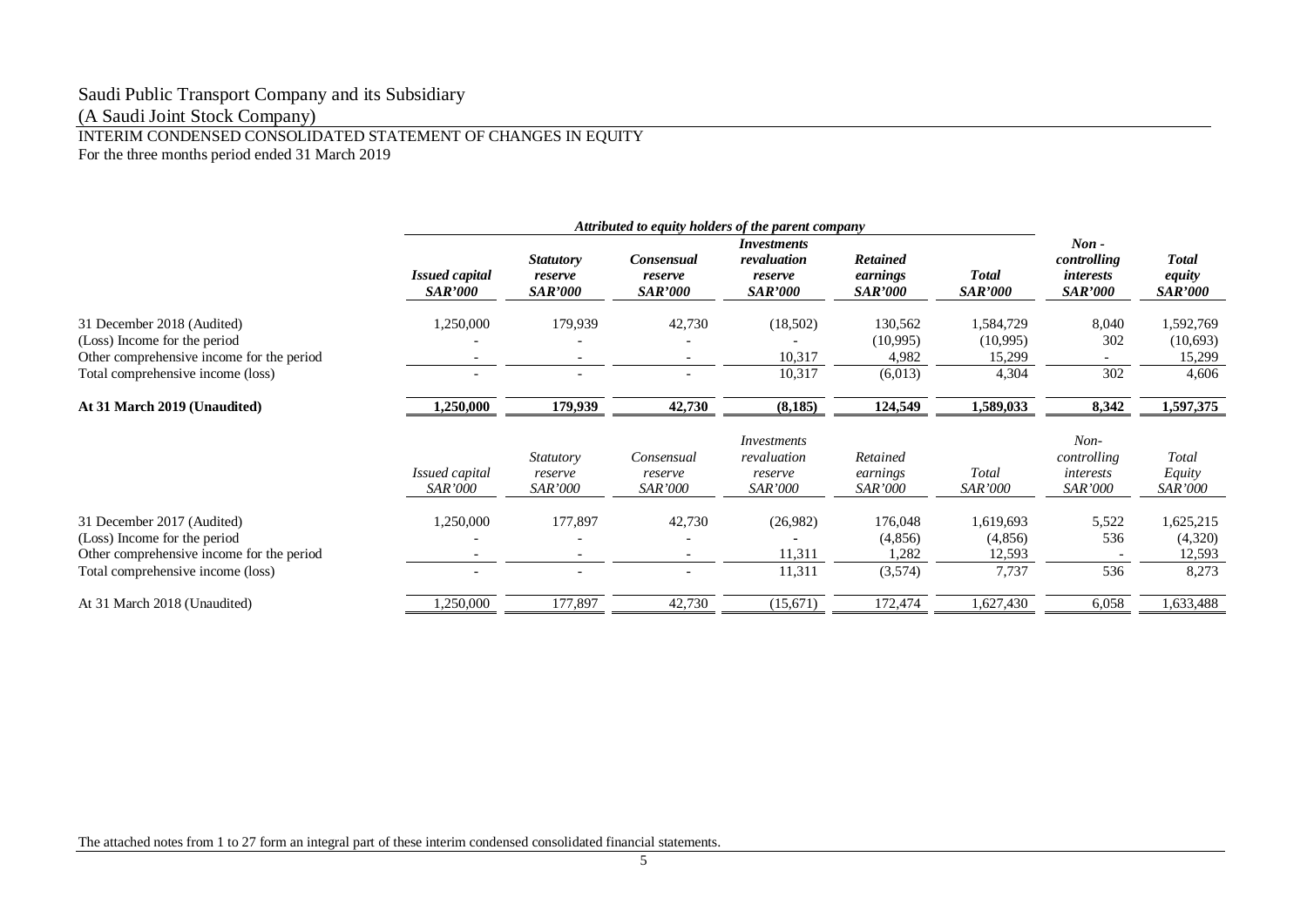# Saudi Public Transport Company and its Subsidiary

# (A Saudi Joint Stock Company)

INTERIM CONDENSED CONSOLIDATED STATEMENT OF CASH FLOWS For the three months period ended 31 March 2019

|                                                                      | <b>Note</b> | 2019<br><b>SAR'000</b><br>(Unaudited) | 2018<br><b>SAR'000</b><br>(Unaudited) |
|----------------------------------------------------------------------|-------------|---------------------------------------|---------------------------------------|
| <b>OPERATING ACTIVITIES</b>                                          |             |                                       |                                       |
| (Loss) income before zakat and income tax                            |             | (6,778)                               | 998                                   |
| Adjustments to reconcile income before zakat to net cash flows:      |             |                                       |                                       |
| Depreciation and amortization                                        | 9,8         | 45,773                                | 47,361                                |
| Allowance for slow moving inventories                                |             | 500                                   | 500                                   |
| Share of profit of a joint venture                                   | 11          | (25,912)                              | (18,669)                              |
| Share of profit of an associate                                      | 11          | (25)                                  |                                       |
| Amortisation of deferred revenue                                     | 20          | (268)                                 | (90)                                  |
| Finance costs                                                        | 17          | 6,723                                 | 3,374                                 |
| Finance income                                                       | 21          | (427)                                 | (1,760)                               |
| Changes to employee's defined benefit liabilities                    | 18          | 3,383                                 | 6,762                                 |
| Gain on disposal of property, plant and equipment                    | 8           | (4, 417)                              |                                       |
| Working capital adjustments:                                         |             | 18,552                                | 38,476                                |
| Inventories, net                                                     |             | (1, 108)                              | (2,707)                               |
| Trade receivables, unbilled receivables and other receivables        | 13          | (223,744)                             | (29,714)                              |
| Amounts due from a related party                                     | 21          | (589)                                 | (677)                                 |
| Prepayments and other current assets                                 |             | (6,770)                               | (13,062)                              |
| Other non-current assets                                             |             | 204                                   | 204                                   |
| Trade and other payables                                             |             | (80,740)                              | 53,957                                |
| Due to non-controlling interests of the subsidiary                   | 21          | (7, 556)                              | 9,456                                 |
| Accrued expenses and other liabilities                               |             | (13, 364)                             | (13, 637)                             |
| Deferred revenue                                                     | 20          | 2,125                                 | 2,941                                 |
| Cash from operations                                                 |             | (312,990)                             | 45,237                                |
| Employees' benefits paid                                             | 18          | (24, 549)                             | (1,910)                               |
| Net cash flows (used in) from operating activities                   |             | (337, 539)                            | 43,327                                |
| <b>INVESTING ACTIVITIES</b>                                          |             |                                       |                                       |
| Movement in investments in equity instruments designated as at FVOCI | 12          | 1,350                                 | 52,601                                |
| Investment in an associate.                                          | 11          |                                       | (3,600)                               |
| Proceeds from sale of assets held for sale                           |             | 13,500                                |                                       |
| Proceeds from sale of property, plant and equipment                  | $\,8$       | 7,205                                 |                                       |
| Purchase of property, plant and equipment and intangible assets      | 8,9         | (35, 912)                             | (70, 834)                             |
| Net cash flows used in investing activities                          |             | (13, 857)                             | (21, 833)                             |
| <b>FINANCING ACTIVITIES</b>                                          |             |                                       |                                       |
| Proceeds from Murabaha financing                                     | 17          | 334,972                               | 61,229                                |
| Repayment of Murabaha financing                                      | 17          | (59, 582)                             | (51, 382)                             |
| Repayment of lease liability contracts                               | $2 - 4$     | (2,055)                               |                                       |
| Net cash flows from financing activities                             |             | 273,335                               | 9,847                                 |
| Net (decrease) increase in cash and cash equivalents                 |             | (78,061)                              | 31,341                                |
| Cash and cash equivalents at 1 January                               |             | 241,848                               | 574,285                               |
| Cash and cash equivalents at 31 March                                |             | 163,787                               | 605,626                               |
|                                                                      |             |                                       |                                       |
| <b>SIGNIFICANT NON-CASH TRANSACTIONS:</b>                            |             |                                       |                                       |
| Re-measurement gains on defined benefits liability                   | 18          | 4,982                                 | 1,282                                 |
| Initial recognition of right-of-use assets                           | $2 - 4$     | 15,155                                |                                       |
| Net income (loss) in fair value of investments in equity instruments |             |                                       |                                       |
| designated as FVOCI                                                  | 12          | 10,317                                | 11,311                                |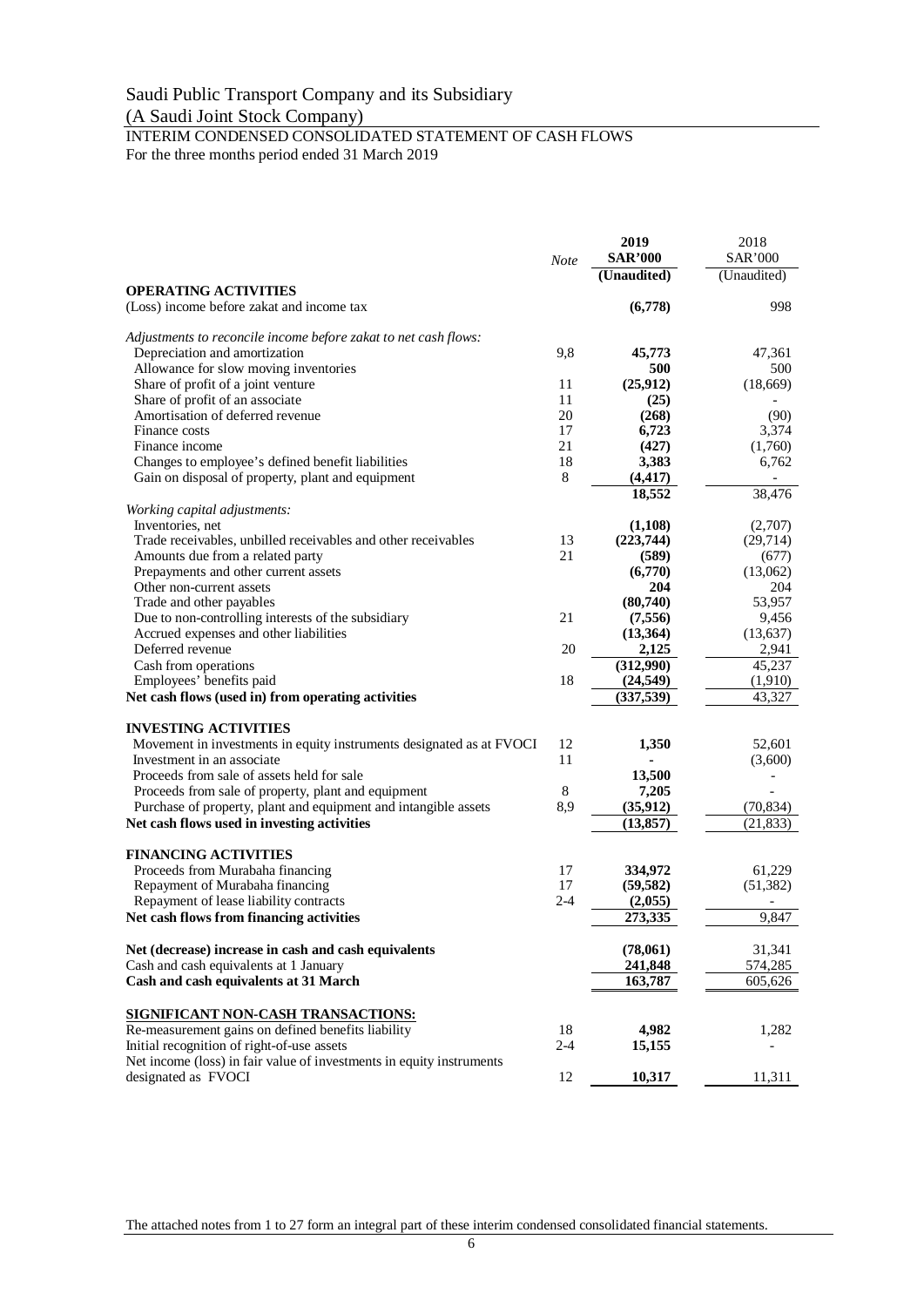NOTES TO THE INTERIM CONDENSED CONSOLIDATED FINANCIAL STATEMENTS For the three months period ended 31 March 2019

# **1 CORPORATE INFORMATION**

Saudi Public Transport Company (the "Company", "SAPTCO", or "the Parent") is a Saudi Joint Stock Company, whose shares are publicly traded on the Saudi Stock Exchange, registered in Riyadh and formed under the Royal Decree No. M/11, dated 7 Rabi Awal 1399H (corresponding to 5 February 1979). The formation was declared pursuant to the resolution of his Excellency, The Minister of Commerce, No. 254 dated 14 Sha'aban 1399H (corresponding to 9 July 1979). The Company operates under commercial registration number 1010024335 dated 5 Ramadan 1399H (corresponding to 29 July 1979).The company address is 242 Prince Abdulaziz Bin Mosaed Bin Jlewi (Dabab Street), Assulaymaniyeh, P.O. Box 10667 ALRiyadh 11443, United Kingdom of Saudi Arabia.

The Company is engaged in passenger land transport both intra and inter-city throughout the Kingdom and outside the Kingdom, as well as transfer of non-postal parcels, cargo, school transport, teachers transport, car rental and sand and gravel transport. The Company is also engaged in operating and maintaining of trains, metros, motor vehicles and trucks, organizing tours, transporting pilgrims and visitors in and out of the Kingdom of Saudi Arabia and importing spare parts and chemical detergents of vehicles.

Royal Decree No. (M/48) dated 22 Dhul-Hijjah 1399H (corresponding to 12 November 1979) was issued to grant Saudi Public Transport Company a franchise contract whereby the Company commits to transport passengers on public roads network both intra and inter-city throughout the Kingdom of Saudi Arabia for a period of fifteen Hijri years.

The Council of Ministers in its resolution No. (57) issued on 1 Jumada Thani 1414H (corresponding to 15 November 1993) approved the renewal of the franchise contract for a period of fifteen years starting from 1 Rajab 1414H. On 21 Jumada Al-Awal 1429H (corresponding to 26 May 2008), the contract was renewed for another renewable five-year period starting from 1 Rajab 1429H (corresponding to 4 July 2008).

The Council of Ministers in its resolution No. (254) issued on 24 Rajab 1434H (corresponding to 3 June 2013) approved the extension of the franchise contract signed between the government and Saudi Public Transport Company (SAPTCO), whereby the Company is committed to carry passengers by buses within and between cities in the Kingdom for a period of three years starting 1 Rajab 1434H (corresponding to 11 May 2013). The concerned governmental authorities shall have the right during that period to partially reduce the spatial coverage of the franchise contract based on the phases of issuing new tender for providing public transportation between the cities inside the Kingdom of Saudi Arabia.

On 29 Dhul-Hijja 1436H (corresponding to 12 October 2015), the Council of Ministers approved the extension of the franchise contract, signed between the government and Saudi Public Transport Company (SAPTCO) by virtue of the Royal Decree (No. M/48 dated 23 Dhul-Hijjah 1399H), for a period of five years starting 1 Rajab 1437H (corresponding to 8 April 2016), and without giving the Company or any other Company any competitive advantage when issuing tenders for providing public transportation services between the cities of the Kingdom.

The Company has invested in the following subsidiary which is included in these interim condensed consolidated financial statements:

|                                 |                          |                  | <b>Ownership interest</b> |                           |                                    |
|---------------------------------|--------------------------|------------------|---------------------------|---------------------------|------------------------------------|
| <b>Subsidiary</b>               | Year of<br>incorporation | 31 March<br>2019 | 31 December<br>2018       | <b>Principal Activity</b> | Country of<br><b>Incorporation</b> |
|                                 |                          |                  |                           | <b>Executing King</b>     |                                    |
|                                 |                          |                  |                           | Abdulaziz Project for     |                                    |
| <b>Public Transport Company</b> |                          |                  |                           | Public Transport in       | Kingdom of Saudi                   |
| ("PTC")                         | 2014                     | 80%              | 80%                       | Rivadh                    | Arabia                             |

Public Transport Company ("PTC") is a limited liability Company registered in Riyadh, the Kingdom of Saudi Arabia under commercial registration number 1010429250 dated 8 Rabi ul Awal 1436H (corresponding to 31 December 2014). The Company is engaged in importing, operating and maintaining of buses in Riyadh according to license issued by the Saudi Arabian General Investment Authority Numbered 10608351147347 dated 8 Dhul-Qadah 1435H (corresponding to 4 September 2014).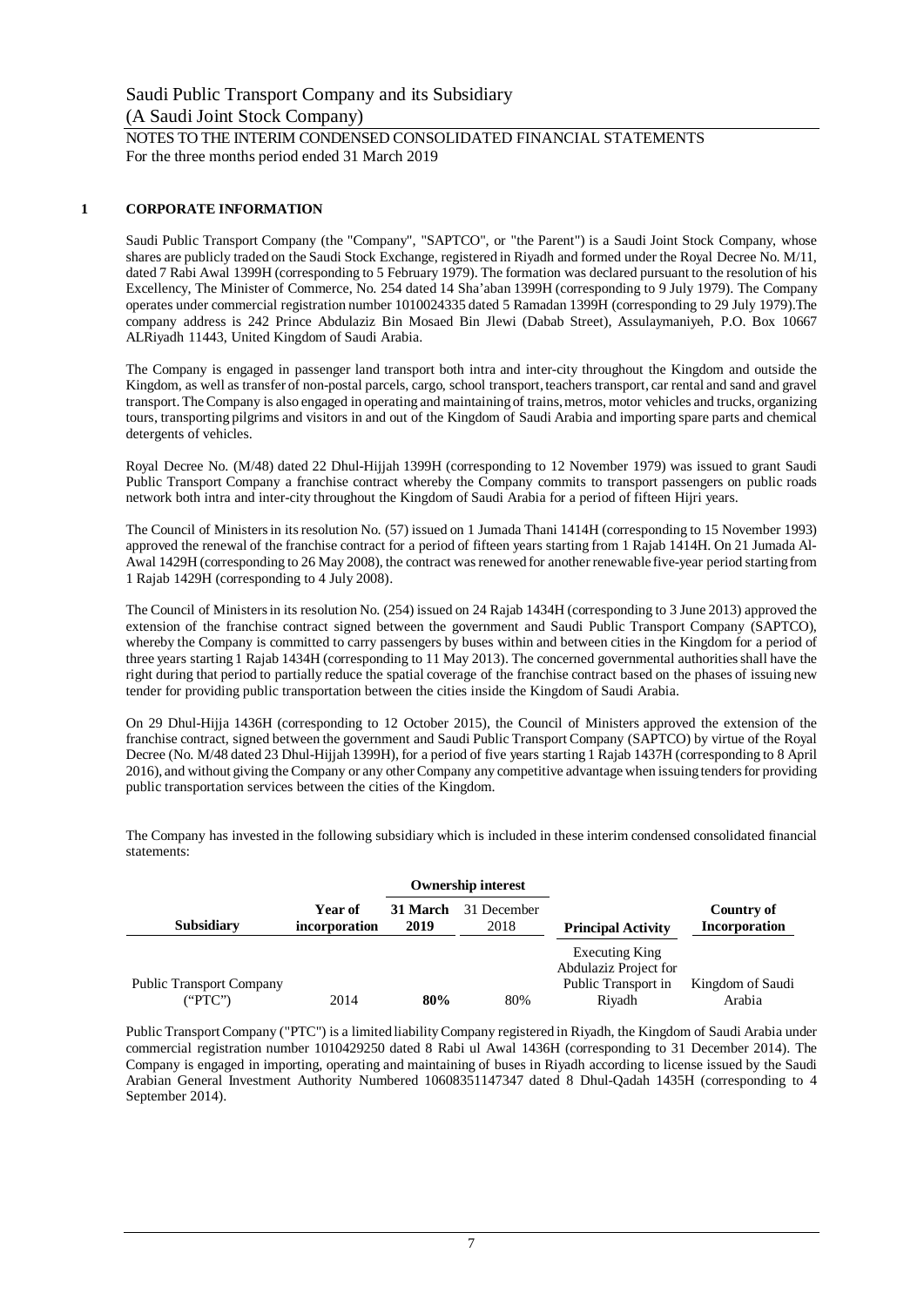# NOTES TO THE INTERIM CONDENSED CONSOLIDATED FINANCIAL STATEMENTS (continued) For the three months period ended 31 March 2019

# **1 CORPORATE INFORMATION (continued)**

The Company has also the following investments in an associates and joint venture:

|                                                          |                     |                  | <b>Ownership interest</b> |                                            |                             |
|----------------------------------------------------------|---------------------|------------------|---------------------------|--------------------------------------------|-----------------------------|
| Investment in an<br>associate and joint<br>venture       | <b>Relationship</b> | 31 March<br>2019 | 31 December<br>2018       | <b>Principal Activity</b>                  | Country of<br>Incorporation |
| Saudi Bahraini<br>Transport Company*                     | Associate           | 40%              | 40%                       | Transportation activities                  | Kingdom of Saudi<br>Arabia  |
| Capital Metro<br>Company                                 | Associate           | 20%              | $\overline{\phantom{a}}$  | Road construction works and<br>maintenance | Kingdom of Saudi<br>Arabia  |
| Saudi Emirates<br><b>Integrated Transport</b><br>Company | Joint Venture       | 50%              | 50%                       | Educational transportation<br>services     | Kingdom of Saudi<br>Arabia  |

\*The Saudi Bahraini Transport Company is under liquidation since 31 December 2015.

# **2 SIGNIFICANT ACCOUNTING POLICIES**

# **2-1 BASIS OF PREPARATION**

These interim condensed consolidated financial statements have been prepared in accordance with International Accounting Standard, "Interim Financial Reporting" ("IAS 34") as endorsed in the Kingdom of Saudi Arabia ("KSA") and other standards and pronouncements that are issued by the Saudi Organization for Certified Public Accountants ("SOCPA").

The interim condensed consolidated financial statements do not include all the information and disclosures required in annual financial statements.

These interim condensed consolidated financial statements have been prepared under the historical cost convention, except for investments classified as 'Fair Value through Other Comprehensive Income' which are measured at fair value and defined benefit obligation which is recognised at the present value of future obligations under the projected unit credit method.

These interim condensed financial statements are presented in Saudi Riyals, which is also the Group's functional currency. All amounts have been rounded to the nearest thousand ("SAR '000"), unless otherwise indicated.

# **2-2 BASIS OF CONSOLIDATION**

The interim condensed consolidated financial statements comprise the financial statements of the Company and its subsidiary as at 31 March 2019. Control is achieved when the Group is exposed, or has rights, to variable returns from its involvement with the investee and has the ability to affect those returns through its power over the investee. Specifically, the Group reassesses whether or not it controls an investee if facts and circumstances indicate that there are changes to the elements of control. Consolidation of a subsidiary begins when the Group obtains control over the subsidiary and ceases when the Group loses control of the subsidiary. Assets, liabilities, income and expenses of a subsidiary acquired or disposed of during the period are included in the interim condensed consolidated financial statements from the date the Group gains control until the date the Group ceases to control the subsidiary.

Specifically, the Group controls an investee if, and only if, the Group has:

- Power over the investee (i.e., existing rights that give it the current ability to direct the relevant activities of the investee).
- Exposure, or rights, to variable returns from its involvement with the investee.
- The ability to use its power over the investee to affect its returns.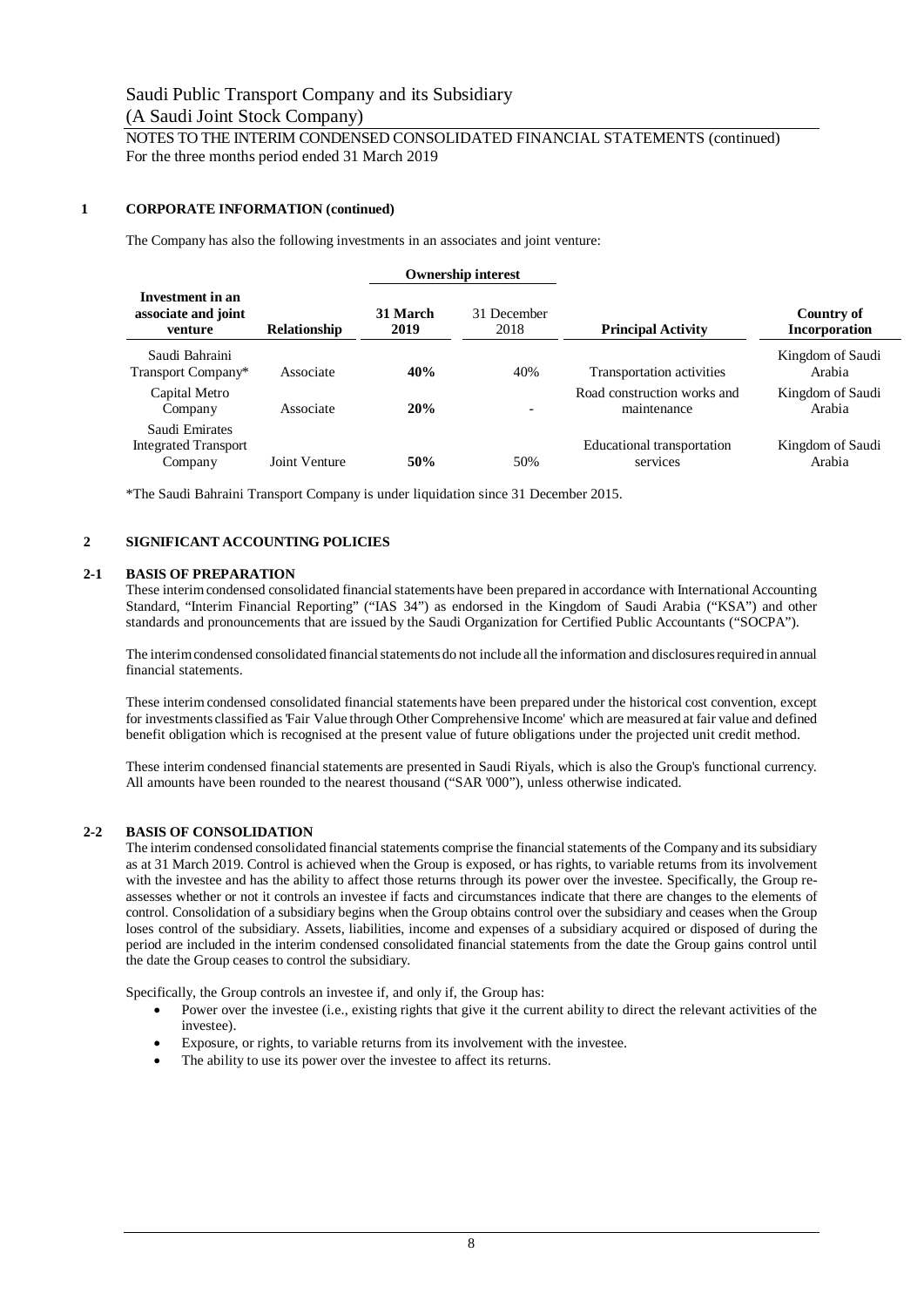NOTES TO THE INTERIM CONDENSED CONSOLIDATED FINANCIAL STATEMENTS (continued) For the three months period ended 31 March 2019

# **2 SIGNIFICANT ACCOUNTING POLICIES (continued)**

#### **2-2 BASIS OF CONSOLIDATION (continued)**

Generally, there is a presumption that a majority of voting rights results in control. To support this presumption and when the Group has less than a majority of the voting or similar rights of an investee, the Group considers all relevant facts and circumstances in assessing whether it has power over an investee, including:

- The contractual arrangement(s) with the other vote holders of the investee
- · Rights arising from other contractual arrangements
- The Group's voting rights and potential voting rights

Statement of income and each component of Other Comprehensive Income (OCI) are attributed to the equity holders of the Group. When necessary, adjustments are made to the financial statements of subsidiaries to bring their accounting policies into line with the Group's accounting policies. All intra-group assets and liabilities, equity, income, expenses and cash flows relating to transactions between members of the Group are eliminated in full on consolidation.

A change in the ownership interest of a subsidiary, without a loss of control, is accounted for as an equity transaction.

# **2-3 SUMMARY OF SIGNIFICANT ACCOUNTING POLICIES**

The accounting policies adopted in the preparation of the interim condensed consolidated financial statements are consistent with those followed in the preparation of the Group's annual consolidated financial statements for the year ended 31 December 2018, and are explained in note (2) to the consolidated financial statement as of 31 December 2018, except for the adoption of new standards effective as of 1 January 2019. The Group has not early adopted any other standard, interpretation or amendment that has been issued but is not yet effective. The Group applies, for the first time; IFRS (16) Leases as required by ("IAS 34"), the nature and effect of these changes are disclosed in note (2-4) below.

Several other amendments and interpretations apply for the first time in 2019, but do not have an impact on the interim condensed consolidated financial statements of the Group.

#### **2-4 NEW STANDARDS, INTERPRETATIONS AND AMENDMENTS ADOPTED BY THE GROUP**

#### **a) IFRS 16 Leases**

IFRS 16 supersedes IAS 17 Leases, IFRIC 4 Determining whether an Arrangement contains a Lease, SIC-15 Operating Leases-Incentives and SIC-27 Evaluating the Substance of Transactions Involving the Legal Form of a Lease. The standard sets out the principles for the recognition, measurement, presentation and disclosure of leases and requires lessees to account for all leases under a single on-balance sheet model.

Lessor accounting under IFRS 16 is substantially unchanged from IAS 17. Lessors will continue to classify leases as either operating or finance leases using similar principles as in IAS 17. Therefore, IFRS 16 did not have an impact for leases where the Group is the lessor.

The Group adopted IFRS 16 using the modified retrospective method of adoption with the date of initial application of 1 January 2019. Under this method, the standard is applied retrospectively with the cumulative effect of initially applying the standard recognised at the date of initial application. The Group elected to use the transition practical expedient allowing the standard to be applied only to contracts that were previously identified as leases applying IAS 17 and IFRIC 4 at the date of initial application. The Group also elected to use the recognition exemptions for lease contracts that, at the commencement date, have a lease term of 12 months or less and do not contain a purchase option ('short-term leases'), and lease contracts for which the underlying asset is of low value ('low-value assets').

 $\overline{S}$ 

The effect of adoption IFRS 16 as at 1 January 2019 (increase/ (decrease)) is as follows:

|                                      | эак<br>'000 |
|--------------------------------------|-------------|
| <b>Assets</b>                        |             |
| Right-of-use assets                  | 15,155      |
| Prepayments and other current assets | (1, 397)    |
| <b>Total assets</b>                  | 13,758      |
| <b>Liabilities</b>                   |             |
| Lease liability                      | 13,758      |
| <b>Total adjustment on equity</b>    |             |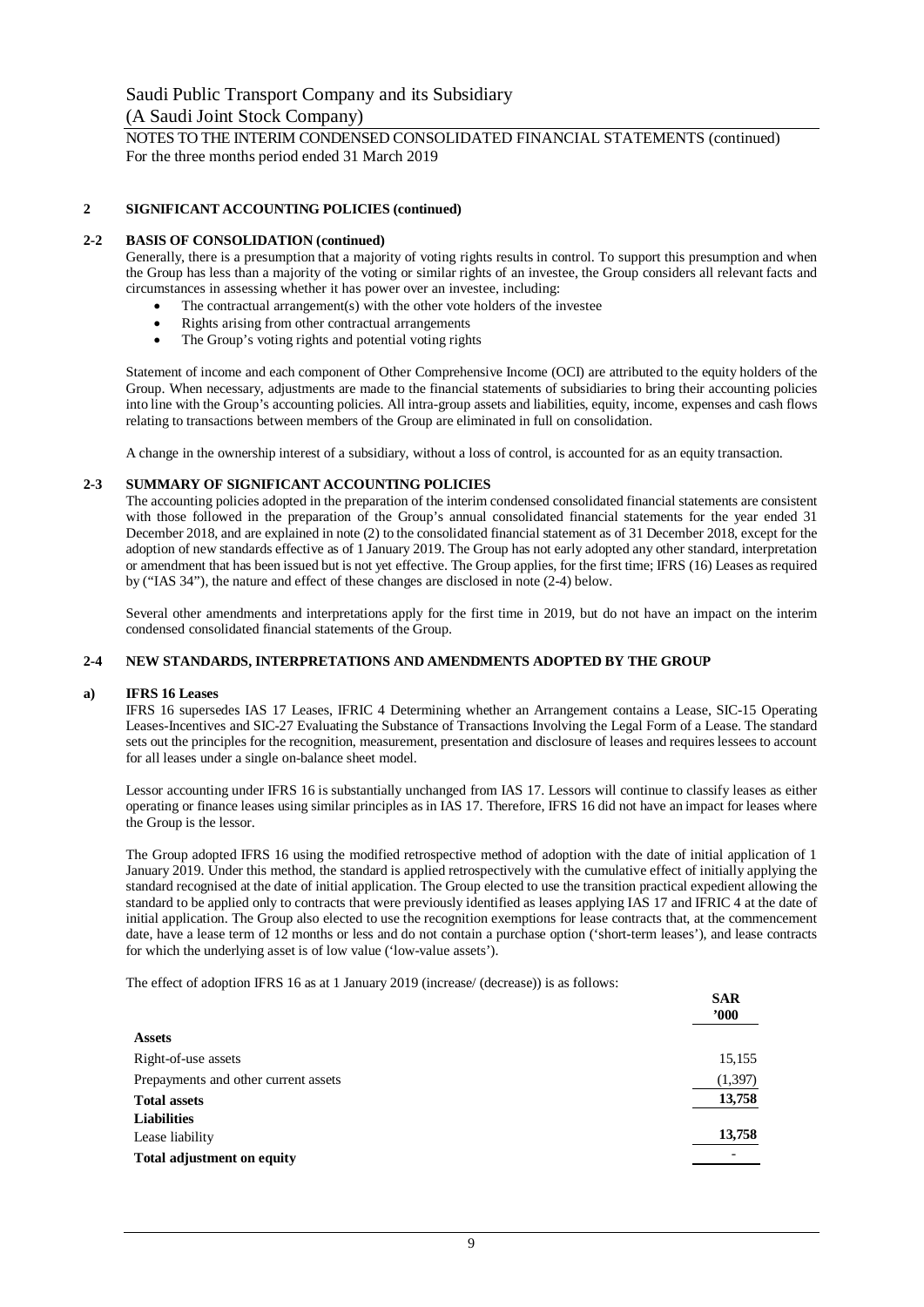NOTES TO THE INTERIM CONDENSED CONSOLIDATED FINANCIAL STATEMENTS (continued) For the three months period ended 31 March 2019

# **2 SIGNIFICANT ACCOUNTING POLICIES (continued)**

# **2-4 NEW STANDARDS, INTERPRETATIONS AND AMENDMENTS ADOPTED BY THE GROUP (continued)**

# **a) IFRS 16 Leases (continued)**

# **Nature of the effect of adoption of IFRS 16**

The Group has lease contracts for various items lands, bus stops, offices and trade centers. Before the adoption of IFRS 16, the Group classified each of its leases (as lessee) at the inception date as either a finance lease or an operating lease. In an operating lease, the leased property was not capitalised and the lease payments were recognised as rent expense in interim condensed consolidated statement of income on a straight-line basis over the lease term. Any prepaid rent and accrued rent were recognised under prepayments and trade and other payables, respectively.

Upon adoption of IFRS 16, the Group applied a single recognition and measurement approach for all leases, except for shortterm leases and leases of low-value assets. The standard provides specific transition requirements and practical expedients, which has been applied by the Group.

# **Leases previously accounted for as operating leases**

The Group recognised right-of-use assets and lease liabilities for those leases previously classified as operating leases, except for short-term leases and leases of low-value assets. The right-of-use assets were recognised based on the amount equal to the lease liabilities, adjusted for any related prepaid and accrued lease payments previously recognised. Lease liabilities were recognised based on the present value of the remaining lease payments, discounted using the incremental borrowing rate at the date of initial application amounted to 5.23%.

The Group also applied the available practical expedients wherein it:

• Used a single discount rate to a portfolio of leases with reasonably similar characteristics

• Applied the short-term leases exemptions to leases with lease term that ends within 12 months at the date of initial application

• Excluded the initial direct costs from the measurement of the right-of-use asset at the date of initial application

Based on the foregoing, as at 1 January 2019:

- Right-of -use assets of SAR 15.2 million were recognised and presented within property, plant and equipment.
- Lease liabilities of SAR 13.7 million and presented separately in the interim condensed consolidated financial position.
- Prepayments of SAR 1.39 million related to previous operating leases were derecognised.

The lease liabilities as at 1 January 2019 can be reconciled to the operating lease commitments as of 31 December 2018 as follows:

|                                                                  | <b>SAR</b><br>$^{\prime}000$ |
|------------------------------------------------------------------|------------------------------|
| <b>Operating lease commitments as at 31 December 2018</b>        | 20,207                       |
| Less: Commitments relating to short-term leases                  | (4,000)                      |
| Operating lease commitments as at 31 December 2018, net          | 16,207                       |
| Weighted average incremental borrowing rate as at 1 January 2019 | 5.23%                        |
| Lease liabilities as at 1 January 2019                           | 13.758                       |

# **Summary of new accounting policies**

Set out below are the new accounting policies of the Group upon adoption of IFRS 16, which have been applied from the date of initial application: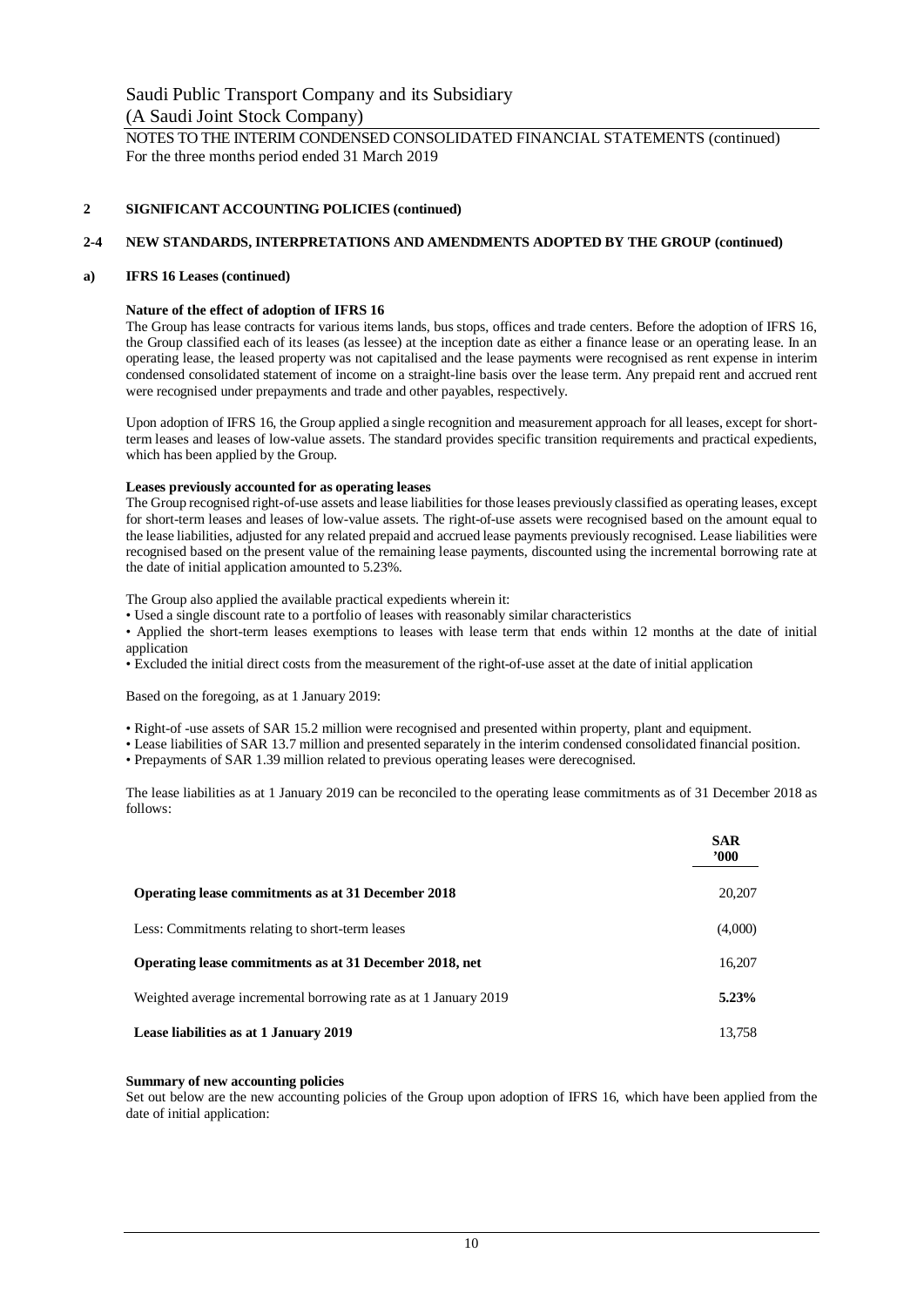NOTES TO THE INTERIM CONDENSED CONSOLIDATED FINANCIAL STATEMENTS (continued) For the three months period ended 31 March 2019

# **2 SIGNIFICANT ACCOUNTING POLICIES (continued)**

# **2-4 NEW STANDARDS, INTERPRETATIONS AND AMENDMENTS ADOPTED BY THE GROUP (continued)**

# **a) IFRS 16 Leases (continued)**

# **Summary of new accounting policies (continued)**

# **Right-of-use assets**

The Group recognises right-of-use assets at the commencement date of the lease (i.e., the date the underlying asset is available for use). Right-of-use assets are measured at cost, less any accumulated depreciation and impairment losses, and adjusted for any remeasurement of lease liabilities. The cost of right-of-use assets includes the amount of lease liabilities recognised, initial direct costs incurred, and lease payments made at or before the commencement date less any lease incentives received. Unless the Group is reasonably certain to obtain ownership of the leased asset at the end of the lease term, the recognised right-of-use assets are depreciated on a straight-line basis over the shorter of its estimated useful life and the lease term. Right-of-use assets are subject to impairment.

# **Lease liabilities**

At the commencement date of the lease, the Group recognises lease liabilities measured at the present value of lease payments to be made over the lease term. The lease payments include fixed payments (including insubstance fixed payments) less any lease incentives receivable, variable lease payments that depend on an index or a rate, and amounts expected to be paid under residual value guarantees. The lease payments also include the exercise price of a purchase option reasonably certain to be exercised by the Group and payments of penalties for terminating a lease, if the lease term reflects the Group exercising the option to terminate. The variable lease payments that do not depend on an index or a rate are recognised as expense in the period on which the event or condition that triggers the payment occurs.

In calculating the present value of lease payments, the Group uses the incremental borrowing rate at the lease commencement date if the interest rate implicit in the lease is not readily determinable. After the commencement date, the amount of lease liabilities is increased to reflect the accretion of interest and reduced for the lease payments made. In addition, the carrying amount of lease liabilities is remeasured if there is a modification, a change in the lease term, a change in the in-substance fixed lease payments or a change in the assessment to purchase the underlying asset.

# **Short-term leases and leases of low-value assets**

The Group applies the short-term lease recognition exemption to its short-term leases (i.e., those leases that have a lease term of 12 months or less from the commencement date and do not contain a purchase option). It also applies the lease of lowvalue assets recognition exemption to leases that are considered of low value, which are those assets that do not achieve the capitalization threshold and is considered immaterial to the interim condensed statement of financial position as a while. Lease payments on short-term leases and leases of low-value assets are recognised as expense on a straight-line basis over the lease term.

# **Significant judgement in determining the lease term of contracts with renewal options**

The Group determines the lease term as the non-cancellable term of the lease, together with any periods covered by an option to extend the lease if it is reasonably certain to be exercised, or any periods covered by an option to terminate the lease, if it is reasonably certain not to be exercised.

The Group has the option, under some of its leases to lease the assets for additional terms. The Group applies judgement in evaluating whether it is reasonably certain to exercise the option to renew. That is, it considers all relevant factors that create an economic incentive for it to exercise the renewal. After the commencement date, the Group reassesses the lease term if there is a significant event or change in circumstances that is within its control and affects its ability to exercise (or not to exercise) the option to renew (e.g., a change in business strategy).

# **Amounts recognised in the interim condensed consolidated statements of financial position and income**

Set out below, are the carrying amounts of the Group's right-of-use assets and lease liabilities and the movements during the period: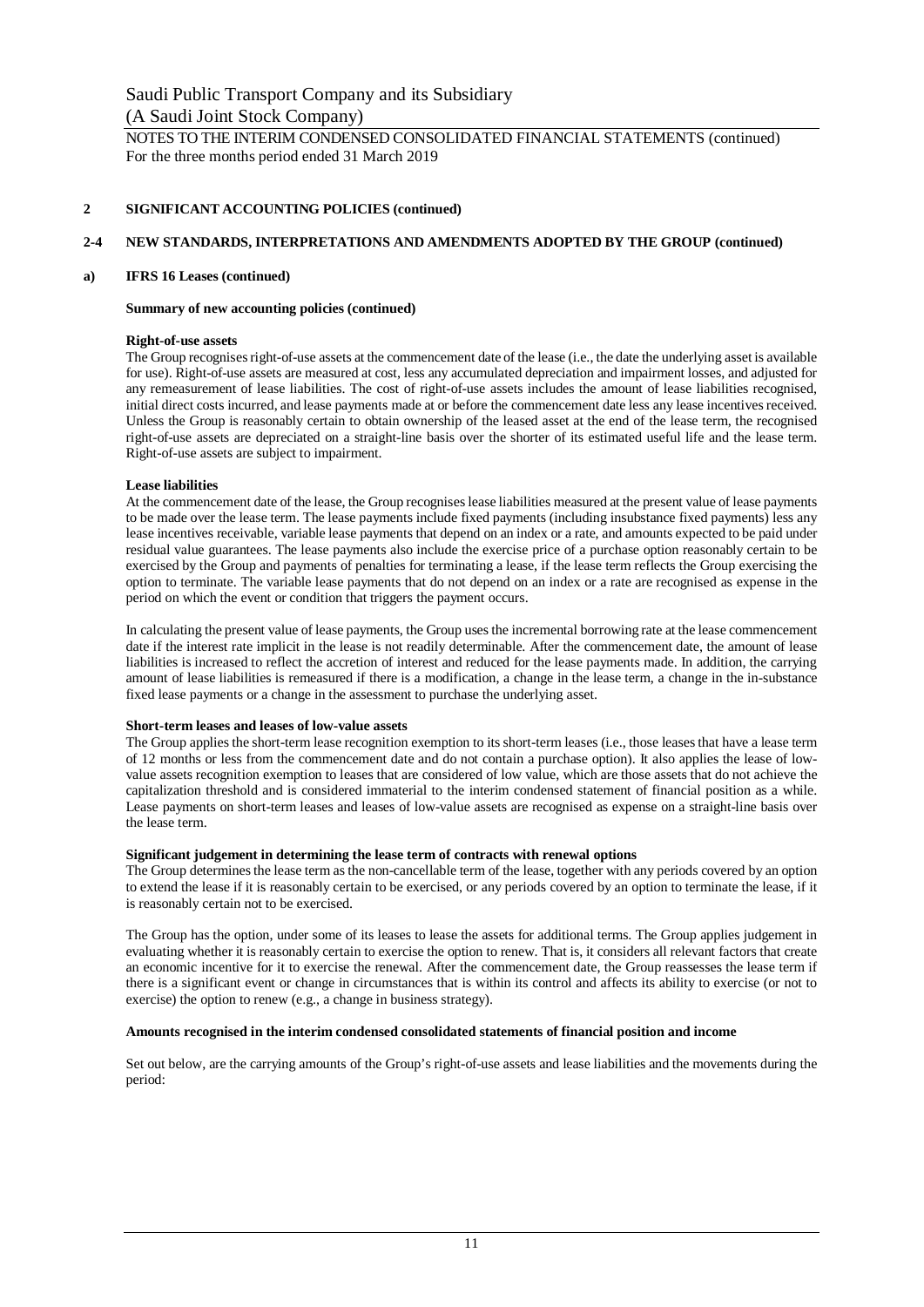NOTES TO THE INTERIM CONDENSED CONSOLIDATED FINANCIAL STATEMENTS (continued) For the three months period ended 31 March 2019

# **2 SIGNIFICANT ACCOUNTING POLICIES (continued)**

# **2-4 NEW STANDARDS, INTERPRETATIONS AND AMENDMENTS ADOPTED BY THE GROUP (continued)**

#### **a) IFRS 16 Leases (continued)**

**Amounts recognised in the interim condensed consolidated statements of financial position and income (continued)**

|                                   | <b>Right-of-use assets</b><br><b>SAR'000</b> | <b>Lease liabilities</b><br><b>SAR'000</b> |  |
|-----------------------------------|----------------------------------------------|--------------------------------------------|--|
| As at 1 January 2019<br>Additions | 15,155<br>$\overline{\phantom{a}}$           | 14,233                                     |  |
| Depreciation expenses             | (963)                                        |                                            |  |
| Interest expenses                 | $\overline{\phantom{0}}$                     | 185                                        |  |
| Prepayments                       |                                              | (2,055)                                    |  |
| <b>As at 31 March 2019</b>        | 14,192                                       | 12,363                                     |  |

The Group recognised rent expense from short-term leases of SAR 3.3 million for the three months period ended 31 March 2019, and interest expenses recognised within finance cost within the interim condensed consolidated statement of income.

#### **b) Amendments to IFRS 9: Prepayment Features with Negative Compensation**

Under IFRS 9, a debt instrument can be measured at amortised cost or at fair value through other comprehensive income, provided that the contractual cash flows are 'solely payments of principal and interest on the principal amount outstanding' (the SPPI criterion) and the instrument is held within the appropriate business model for that classification.

The amendments to IFRS 9 clarify that a financial asset passes the SPPI criterion regardless of an event or circumstance that causes the early termination of the contract and irrespective of which party pays or receives reasonable compensation for the early termination of the contract. These amendments had no impact on the interim condensed consolidated financial statements of the Group.

# **3 SIGNIFICANT ACCOUNTING JUDGEMENTS, ESTIMATES AND ASSUMPTIONS**

The preparation of the Group's interim condensed consolidated financial statements requires management to make judgements, estimates and assumptions that affect the reported amounts of revenues, expenses, assets and liabilities, and the accompanying disclosures, and the disclosure of contingent liabilities. Uncertainty about these assumptions and estimates could result in outcomes that require a material adjustment to the carrying amount of asset or liability affected in future periods.

# *Estimation uncertainty and assumptions*

In the process of applying the Group's accounting policies, management has made the following judgements, which have the most significant effect on the amounts recognised in the consolidated financial statements. The key assumptions concerning the future and other key sources of estimation uncertainty at the reporting date, that have a significant risk of causing a material adjustment to the carrying amounts of assets and liabilities within the next financial year are discussed below:

# *Allowance for impairment*

The group reviews its trade receivables at each reporting date to assess whether an allowance for bad and doubtful debts should be recorded in the interim condensed consolidated statement of income. In particular, judgement by management is required in the estimation of the amount and timing of future cash flows when determining the level of allowance required. Such estimates are based on assumptions about a number of factors and actual results may differ, resulting in future changes to the allowance.

#### *Impairment of inventories*

Inventories are held at the lower of cost and net realisable value. When inventories become old or obsolete, an estimate is made of their net realisable value. For individually significant amounts this estimation is performed on an individual basis. Amounts which are not individually significant, but which are old or obsolete, are assessed collectively and a provision applied according to the inventory type and the degree of ageing or obsolescence, based on historical selling prices.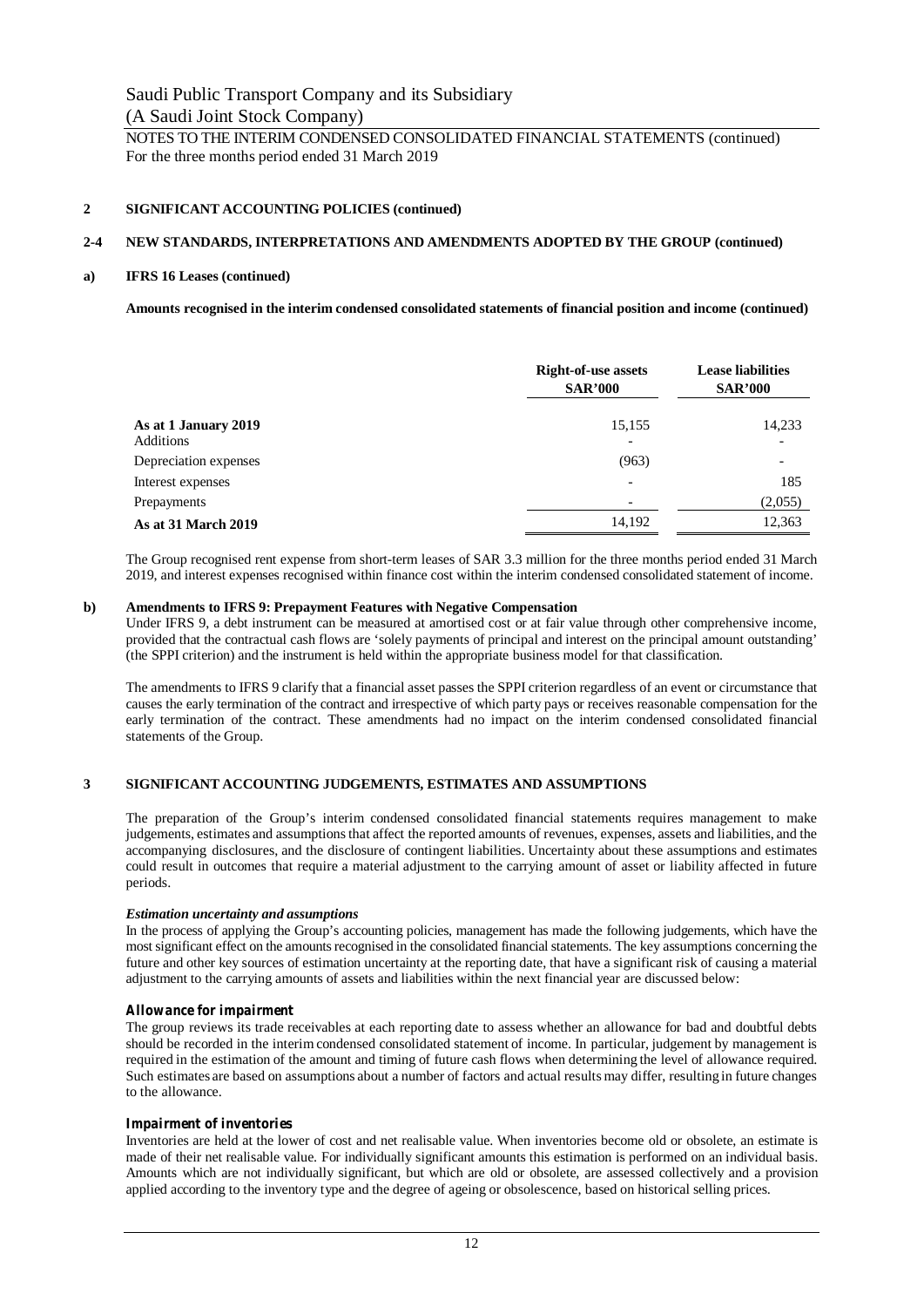# **3 SIGNIFICANT ACCOUNTING JUDGEMENTS, ESTIMATES AND ASSUMPTIONS (continued)**

#### *Revenue recognition*

The application of IFRS 15 has required management to make the following judgements:

#### *Satisfaction of performance obligations*

The Group is required to assess each of its contracts with customers to determine whether performance obligations are satisfied over time or at a point in time in order to determine the appropriate method of recognising revenue. The Group has assessed that based on the agreements entered into with the customers, the Group does not create an asset with an alternative use to the Group and usually has an enforceable right to payment for performance completed to date. In these circumstance the Group recognises revenue over time. Where this is not the case revenue is recognised at a point in time.

In addition, the application of IFRS 15 has resulted in the following estimation process:

#### *Allocation of transaction price to performance obligation in contracts with customers*

The Group has elected to apply the input method in allocating the transaction price to performance obligations where revenue is recognised over time. The Group considers that the use of the input method, which requires revenue recognition on the basis of the Group's efforts to the satisfaction of performance obligation, provides the best reference of revenue actually earned. In applying the input method, the Group estimates the efforts or inputs to the satisfaction of a performance obligation. In addition to the cost of meeting contractual obligation to the customers, these estimates mainly include the time elapsed for services contracts.

#### *Estimates and assumptions*

The key assumptions concerning the future and other key sources of estimation uncertainty at the reporting date that have a significant risk of causing a material adjustment to the carrying amounts of assets and liabilities within the next financial year are discussed below.

The Group based its assumptions and estimates on parameters available when the interim condensed consolidated financial statements were prepared. Existing circumstances and assumptions about future developments, however, may change due to market changes or circumstances arising that are beyond the control of the Group. Such changes are reflected in the assumptions when they occur.

# *Impairment of non-financial assets*

Impairment exists when the carrying value of an asset or CGU exceeds its recoverable amount, which is the higher of its fair value less costs of disposal and its value in use. The fair value less costs of disposal calculation is based on available data from binding sales transactions, conducted at arm's length, for similar assets or observable market prices less incremental costs of disposing of the asset.

The value in use calculation is based on a Discounted Cash Flow ("DCF") model, if applicable. The cash flows are derived from the budget for the next five years and do not include restructuring activities that the Group is not yet committed to or significant future investments that will enhance the performance of the assets of the CGU being tested. The recoverable amount is sensitive to the discount rate used for the DCF model as well as the expected future cash-inflows and the growth rate used for extrapolation purposes.

# *End of service benefit plans*

The cost of employees' defined benefit obligation and other post-employment benefits are determined using actuarial valuations. An actuarial valuation involves making various assumptions which may differ from actual developments in the future. These include the determination of the discount rate, future salary increases and mortality rates. Due to the complexity of the valuation, the underlying assumptions and its long-term nature, a defined benefit obligation is highly sensitive to changes in these assumptions. All assumptions are reviewed at each reporting date.

# *Fair value measurement of financial instruments*

When the fair values of financial assets and financial liabilities recorded in the interim condensed consolidated statement of financial position cannot be measured based on quoted prices in active markets, their fair value is measured using valuation techniques including the discounted cash flow (DCF) model. The inputs to these models are taken from observable markets where possible, but where this is not feasible, a degree of judgement is required in establishing fair values. Judgements include considerations of inputs such as liquidity risk, credit risk and volatility. Changes in assumptions relating to these factors could affect the reported fair value of financial instruments.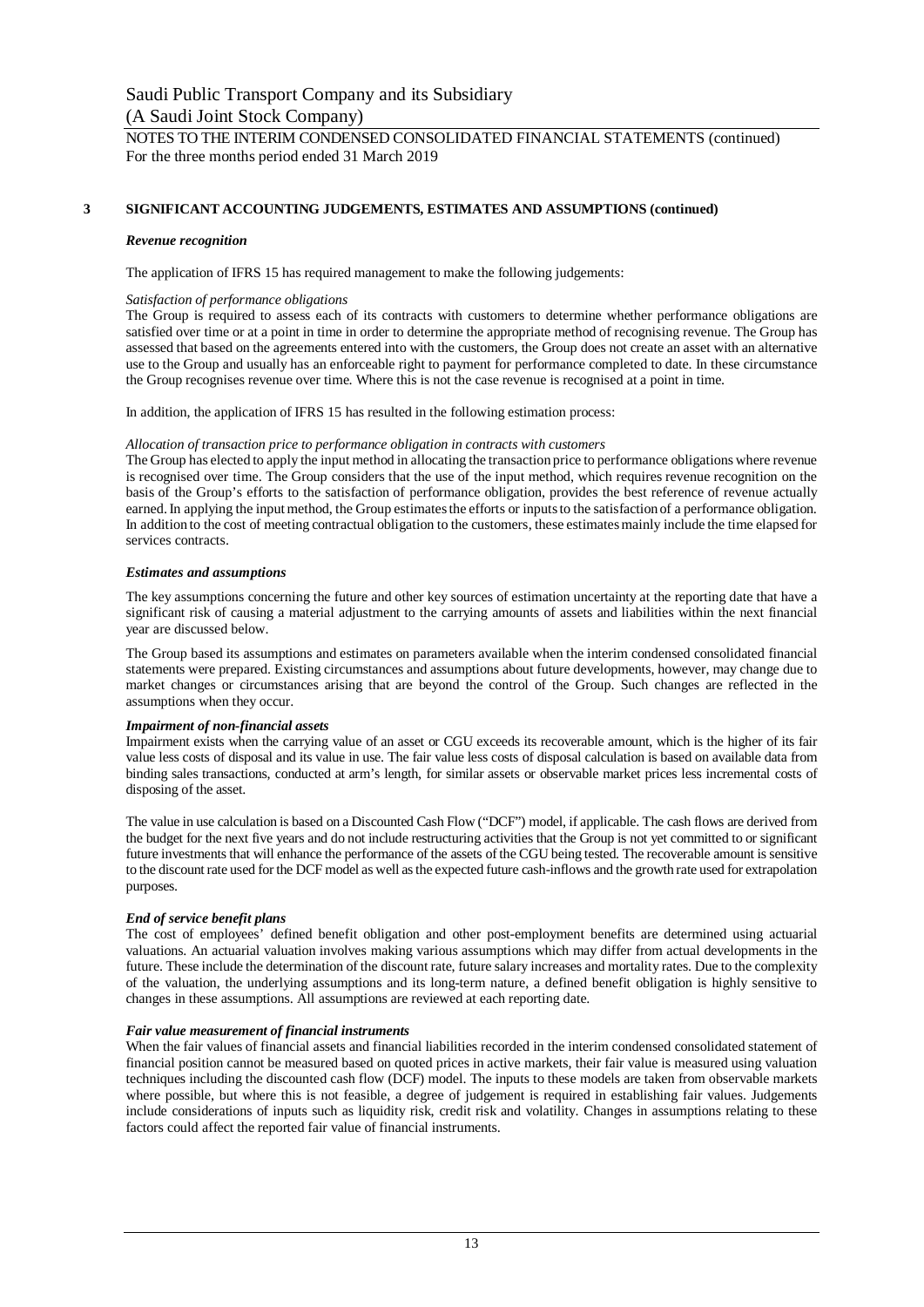# **3 SIGNIFICANT ACCOUNTING JUDGEMENTS, ESTIMATES AND ASSUMPTIONS (continued)**

#### *Contingent liabilities*

As disclosed in note (24) to these interim condensed consolidated financial statements, the Group is exposed to various contingent liabilities in the normal course of business. Management evaluates the status of these exposures on a regular basis to assess the probability of the Group incurring related liabilities. However, provisions are only made in the interim condensed consolidated financial statements where, based on the managements' evaluation, a present obligation has been established.

# *Economic useful lives of property, plant, equipment and intangible assets*

The Group's management determines the estimated useful lives of its property, plant, and equipment and intangibles for calculating depreciation/amortisation. This estimate is determined after considering the expected usage of the asset or physical wear and tear. The Group periodically reviews estimated useful lives and the depreciation/amortisation method to ensure that the method and period of depreciation/amortisation are consistent with the expected pattern of economic benefits from these assets.

# **4 REVENUE**

|                                                                            | For the three months<br>ended 31 March |                |  |
|----------------------------------------------------------------------------|----------------------------------------|----------------|--|
|                                                                            | 2019                                   | 2018           |  |
|                                                                            | <b>SAR'000</b>                         | <b>SAR'000</b> |  |
|                                                                            | (Unaudited)                            | (Unaudited)    |  |
| Revenue from King Abdulaziz Project for<br>public transportation in Riyadh | 215,183                                | 28,494         |  |
| Passenger transport                                                        | 127,508                                | 140,823        |  |
| Revenue from contracts and leasing                                         | 54,207                                 | 60,142         |  |
| Government subsidy revenue (*)                                             | 14,160                                 | 4,720          |  |
|                                                                            | 411,058                                | 234,179        |  |

(\*) During the year 2018, Arriyadh Development Authority (Implementation and projects center) and Saudi Public Transport Company (Operator) agreed to implement the alternative bus service in Riyadh as an alternative service provided by the existing local buses in the city Riyadh for a period of two years, including the provision of materials, equipment and workers and all matters necessary for technical and practical implementation of the project.

The operation start date is 11 Jumada Althani 1439H (corresponding to February 27, 2018) for transport on service runways and stop points in Riyadh city, which is to be determined by approval of the Public Transport Authority. The total amount of the annual support amount (SAR 36,505,676) is disbursed in equal monthly installments.

During the year 2018, Jeddah Municipality and SAPTCO agreed to implement the alternative bus service project in Jeddah for a period of five years, including the provision of materials, equipment and workers and all matters necessary technically and practically to implement the project.

The operation start date is 11 Jumada Althani 1439H (corresponding to February 27, 2018) for transport on service runways and stop points in Jeddah city, which is to be determined by approval of the Public Transport Authority. The total amount of the annual support amount (SAR 20,132,728) is disbursed in equal monthly installments.

Management believes that there are no unfulfilled terms or potential commitments related to this support.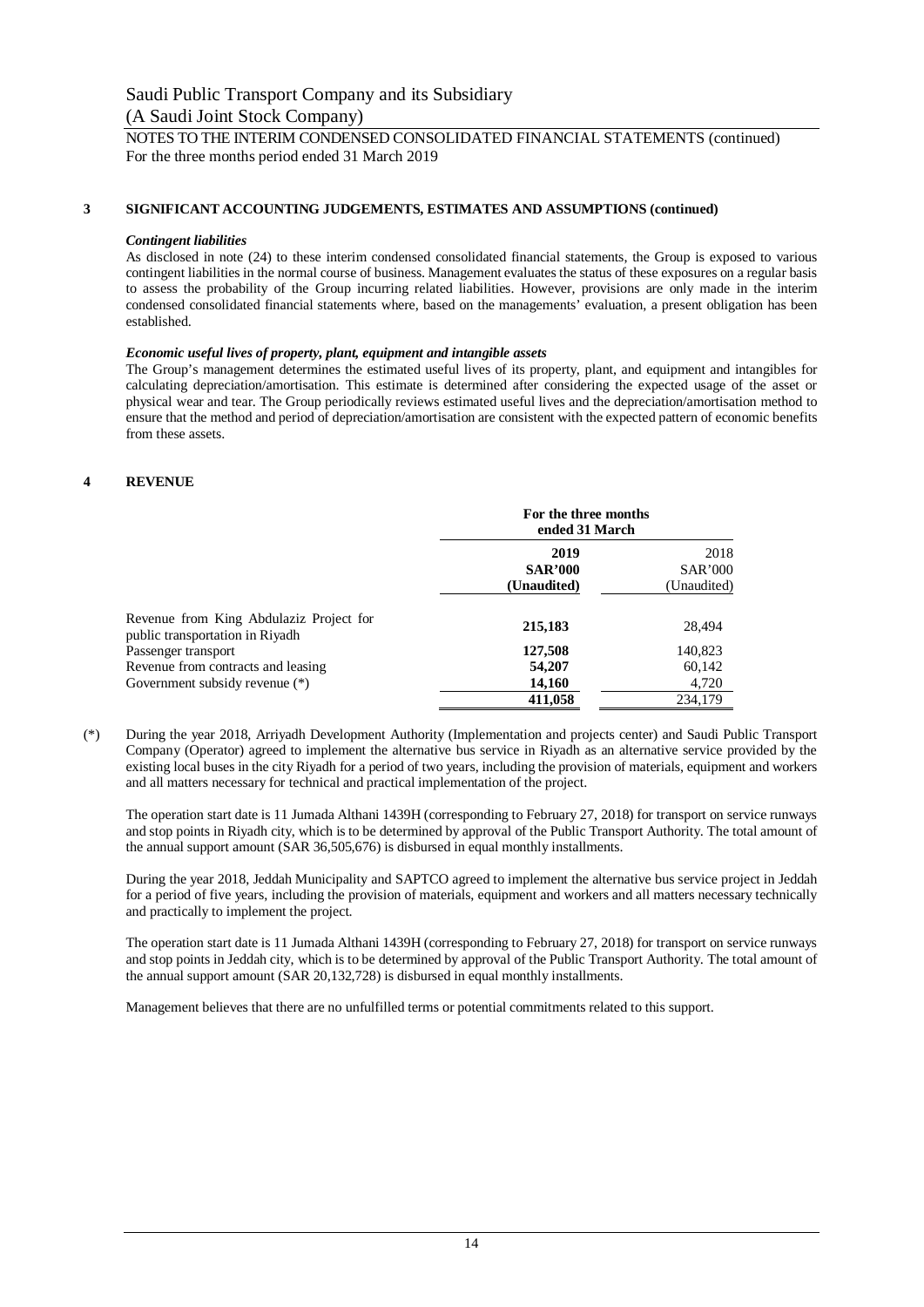# **5 OTHER INCOME**

|                                                | For the three months<br>ended 31 March |                                       |
|------------------------------------------------|----------------------------------------|---------------------------------------|
|                                                | 2019<br><b>SAR'000</b><br>(Unaudited)  | 2018<br><b>SAR'000</b><br>(Unaudited) |
| Gains on sale of property, plant and equipment | 4,417                                  |                                       |
| Rental income                                  | 633                                    | 1,044                                 |
| Supplier's penalties                           | 297                                    | 309                                   |
| Advertisement for intra-city transportation    | 99                                     | 420                                   |
| Gain on sale of scrape                         | 32                                     | 132                                   |
| Support from the human resources fund          |                                        | 489                                   |
| Other income                                   | 605                                    | 1,315                                 |
|                                                | 6,083                                  | 3,709                                 |

# **6 ZAKAT AND INCOME TAX**

# *A) Zakat*

# *Charge for the period*

Zakat charge for the period is SAR 3,83 million (31 March 2018: SAR 5,19 million).

# *Movement in provision during the period/year*

The movement in zakat provision is as follows:

|                                 | <b>31 March 2019</b><br><b>SAR'000</b> | 31 December 2018<br><b>SAR'000</b> |  |
|---------------------------------|----------------------------------------|------------------------------------|--|
| (Unaudited)                     |                                        | (Audited)                          |  |
| At beginning of the period/year | 18,982                                 | 17,045                             |  |
| Provided during the period/year | 3,830                                  | 12.347                             |  |
| Paid during the period/year     |                                        | (10, 410)                          |  |
| At the end of the period/year   | 22,812                                 | 18.982                             |  |

Zakat has been calculated based on Zakat base for the Company and its subsidiary separately. The Company has filed zakat returns for the years 2005 to 2017 and received required zakat certificates up to 2017. The General Authority for Zakat and Tax (GAZT) has issued its zakat assessments for the Company up to 2012. The Company has paid the zakat payable under the amended assessment for 2012, and finalized its zakat position for all years up to 2012. The final assessments for the years 2013 to 2017 have not yet been raised by the GAZT.

# *B) Income Tax*

# *Charge for the period*

Income tax charge for the period is SAR 84,000 (31 March 2018: SAR 129,000).

# *Movement in income tax provision during the period/year*

|                                 | 31 March 2019<br><b>SAR'000</b><br>(Unaudited) | 31 December 2018<br><b>SAR'000</b><br>(Audited) |
|---------------------------------|------------------------------------------------|-------------------------------------------------|
| At beginning of the period/year | 447                                            | 510                                             |
| Provided during the period/year | 84                                             | 448                                             |
| Paid during the period/year     | $\blacksquare$                                 | (511)                                           |
| At the end of the period/year   | 531                                            | 447                                             |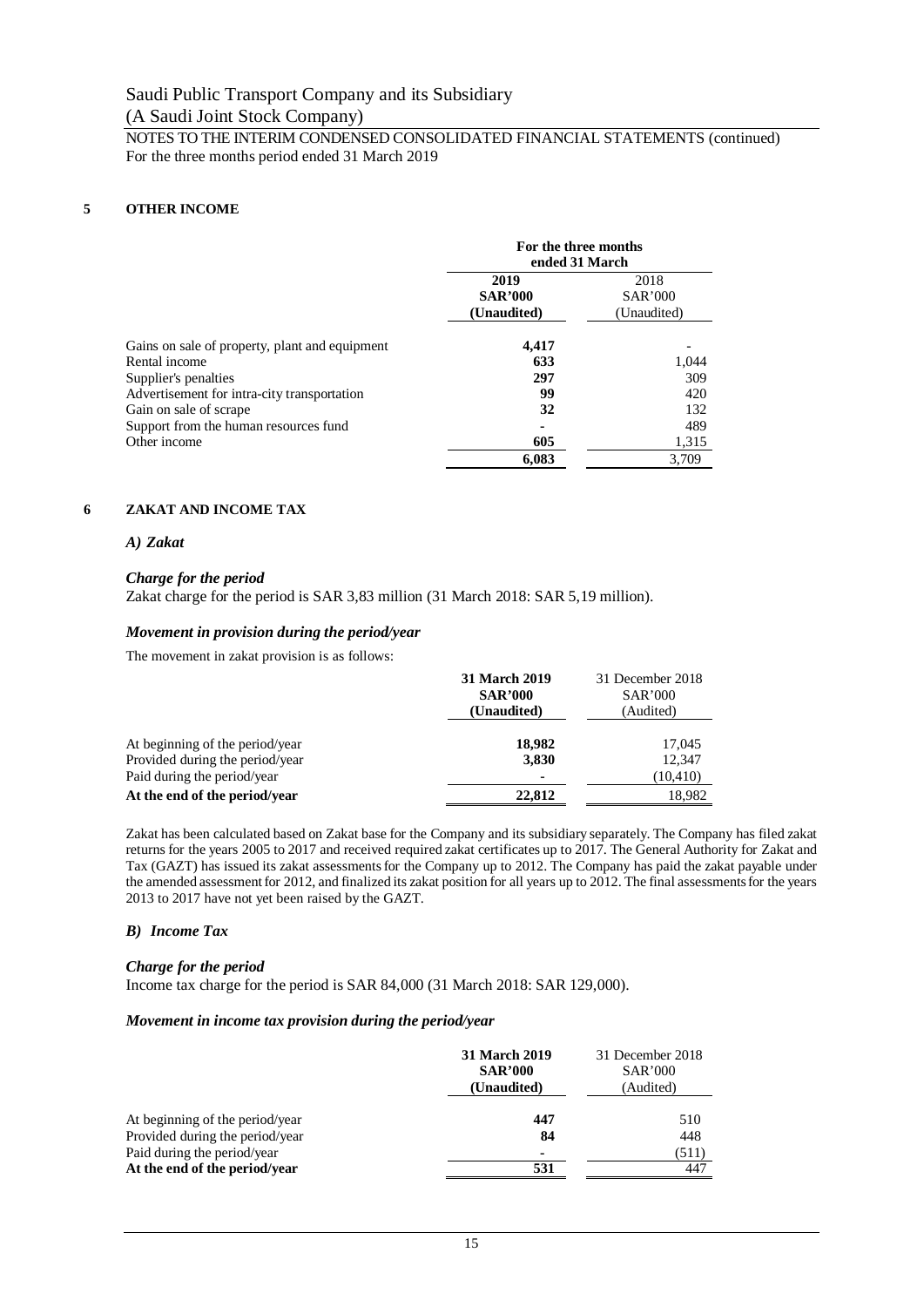# **6 ZAKAT AND INCOME TAX (continued)**

# *B) Income Tax (continued)*

Income tax pertains to the subsidiary company, Tax expense is recognized on the basis of the management's best estimate of the weighted average annual income tax rate for the full financial year applicable to the income for the period before tax. The zakat and income tax returns for the subsidiary for all years up to 2017 have been filed with the General Authority of Zakat and Tax ("GAZT"). However, assessments have not yet been raised by the GAZT.

# **7 LOSS PER SHARE**

Basic and diluted losses per share (LPS) is calculated by dividing the losses for the period attributable to ordinary equity holders of the parent by the weighted average number of ordinary shares outstanding during the period.

The following table reflects the losses and share data used in the basic and diluted LPS computations:

|                                                                               | For the three months<br>ended 31 March |                  |
|-------------------------------------------------------------------------------|----------------------------------------|------------------|
|                                                                               | 2019                                   | 2018             |
|                                                                               | <b>SAR'000</b>                         | <b>SAR'000</b>   |
|                                                                               | (Unaudited)                            | (Unaudited)      |
| Loss attributable to ordinary equity holders of the parent for basic earnings | (10,995)                               | (4,856)          |
|                                                                               | 31 March<br>2019                       | 31 March<br>2018 |
| Weighted average number of ordinary shares for basic EPS                      | 125,000,000                            | 125,000,000      |
|                                                                               | For the three months<br>ended 31 March |                  |
|                                                                               | 2019                                   | 2018             |
|                                                                               | <b>SAR</b>                             | <b>SAR</b>       |
|                                                                               | (Unaudited)                            | (Unaudited)      |
| Basic and diluted loss per share                                              | (0.09)                                 | (0.04)           |

# **8 PROPERTY, PLANT AND EQUIPMENT**

|                                                                                                   | 31 March<br>2019<br><b>SAR'000</b><br>(Unaudited) | 31 December<br>2018<br><b>SAR'000</b><br>(Audited) |
|---------------------------------------------------------------------------------------------------|---------------------------------------------------|----------------------------------------------------|
| Property, plant and equipment<br>Projects and buses in progress<br>Right-of-use assets (note 2-4) | 1,273,255<br>28,063<br>14,192                     | 1,315,195<br>36,818                                |
|                                                                                                   | 1,315,510                                         | 1.352.013                                          |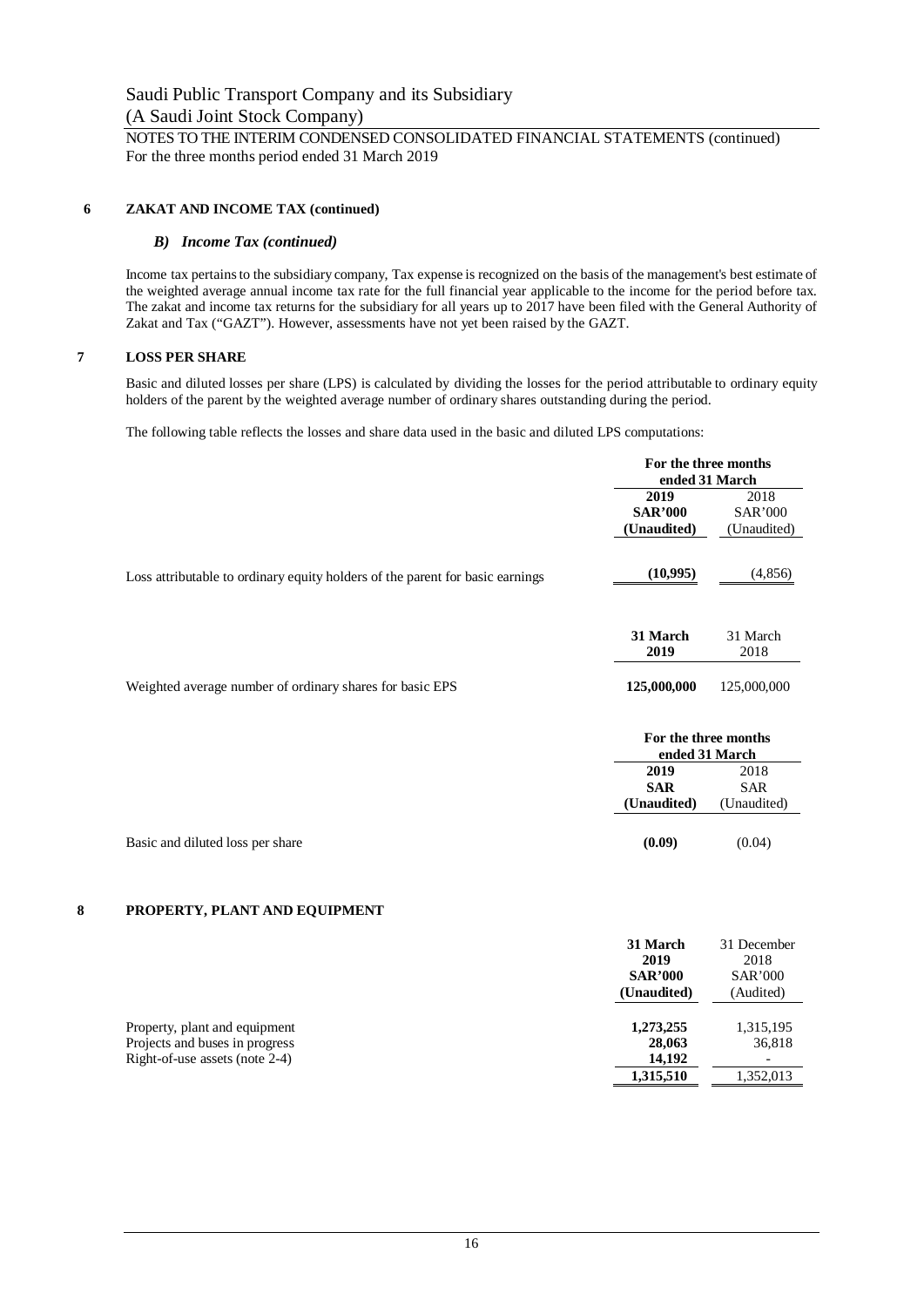# **8 PROPERTY, PLANT AND EQUIPMENT (continued)**

# **PROJECTS AND BUSES IN PROGRESS**

Projects and buses in progress includes advances placed with vendors and suppliers in respect of construction/improvements in relation to buildings, furniture, buses and other office equipment. Movement in the projects under construction during the period/year was as follows:

|                                                                   | 31 March       | 31 December    |
|-------------------------------------------------------------------|----------------|----------------|
|                                                                   | 2019           | 2018           |
|                                                                   | <b>SAR'000</b> | <b>SAR'000</b> |
|                                                                   | (Unaudited)    | (Audited)      |
|                                                                   |                |                |
| At the beginning of the period/year                               | 36,818         | 38,250         |
| Additions during the period/year                                  | 2,555          | 21,751         |
| Transfers of property, plant and equipment during the period/year | (3,070)        | (15,674)       |
| Transfers of intangible assets during the period/year (note 9)    | (8.240)        | (7,509)        |
| At the end of the period/year                                     | 28,063         | 36,818         |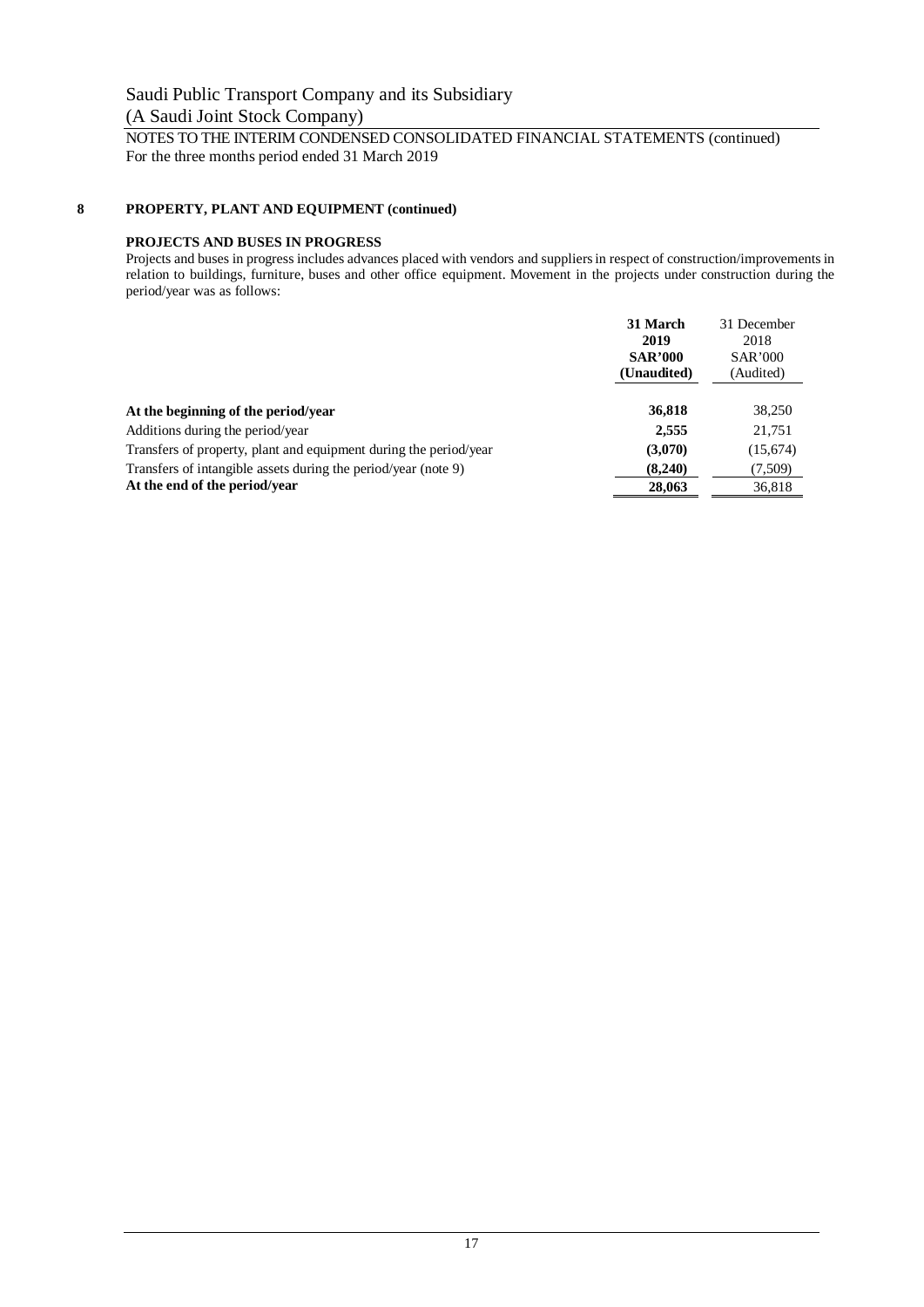# Saudi Public Transport Company and its Subsidiary

(A Saudi Joint Stock Company)

NOTES TO THE INTERIM CONDENSED CONSOLIDATED FINANCIAL STATEMENTS (continued)

For the three months period ended 31 March 2019

# **8 PROPERTY, PLANT AND EQUIPMENT (continued)**

|                                                | Lands         | <b>Buildings</b> | Buses, trucks<br>and trailers | Furniture and<br>fixtures | Motor vehicles | Plant and<br>equipment | Total         |
|------------------------------------------------|---------------|------------------|-------------------------------|---------------------------|----------------|------------------------|---------------|
|                                                | <b>SR'000</b> | <b>SR'000</b>    | <b>SR'000</b>                 | <b>SR'000</b>             | <b>SR'000</b>  | <b>SR'000</b>          | <b>SR'000</b> |
| Cost                                           |               |                  |                               |                           |                |                        |               |
| Balance as at 31 December 2017 (Audited)       | 90,264        | 516.498          | 2,323,489                     | 18,202                    | 75,048         | 92,494                 | 3,115,995     |
| Additions during the year                      |               | 254              | 201,454                       | 303                       | 3,365          | 3,318                  | 208,694       |
| Transfers during the year                      |               | 8,403            | 247                           | 103                       | 6,127          | 794                    | 15,674        |
| Assets held for sale transferred               |               |                  | (185, 202)                    |                           |                |                        | (185,202)     |
| Disposals during the year                      |               |                  | (457, 471)                    |                           | (1,295)        |                        | (458, 766)    |
| Balance as at 31 December 2018 (Audited)       | 90,264        | 525,155          | 1,882,517                     | 18,608                    | 83,245         | 96,606                 | 2,696,395     |
| Additions during the period                    |               | 190              | 246                           | 102                       | 233            | 117                    | 888           |
| Transfers during the period                    |               |                  |                               |                           |                | 3,070                  | 3,070         |
| Disposals during the period                    |               |                  |                               |                           | (20, 290)      |                        | (20, 290)     |
| <b>Balance as at 31 March 2019 (Unaudited)</b> | 90,264        | 525,345          | 1,882,763                     | 18,710                    | 63,188         | 99,793                 | 2,680,063     |
| <b>Accumulated depreciation</b>                |               |                  |                               |                           |                |                        |               |
| Balance as at 31 December 2017 (Audited)       |               | 346,534          | 1,297,353                     | 10,650                    | 53,904         | 49,895                 | 1,758,336     |
| Depreciation during the year                   |               | 12,890           | 155,764                       | 1,606                     | 10,225         | 7,453                  | 187,938       |
| Disposals during the year                      |               |                  | (427,968)                     |                           | (1,295)        |                        | (429, 263)    |
| Transfers during the year                      |               |                  | (2,986)                       |                           | 2,986          |                        |               |
| Assets held for sale transferred               |               |                  | (135, 811)                    |                           |                |                        | (135, 811)    |
| Balance as at 31 December 2018 (Audited)       |               | 359,424          | 886,352                       | 12,256                    | 65,820         | 57,348                 | 1,381,200     |
| Depreciation during the period                 |               | 3,078            | 36,267                        | 393                       | 1,558          | 1,815                  | 43,111        |
| Disposals during the period                    |               |                  |                               |                           | (17,503)       |                        | (17,503)      |
| Balance as at 31 March 2019 (Unaudited)        |               | 362,502          | 922,619                       | 12,649                    | 49,875         | 59,163                 | 1,406,808     |
| <b>Net book values</b>                         |               |                  |                               |                           |                |                        |               |
| As at 31 March 2019 (Unaudited)                | 90,264        | 162,843          | 960,144                       | 6,061                     | 13,313         | 40,630                 | 1,273,255     |
| As at 31 December 2018 (Audited)               | 90,264        | 165,731          | 996,165                       | 6,352                     | 17,425         | 39,258                 | 1,315,195     |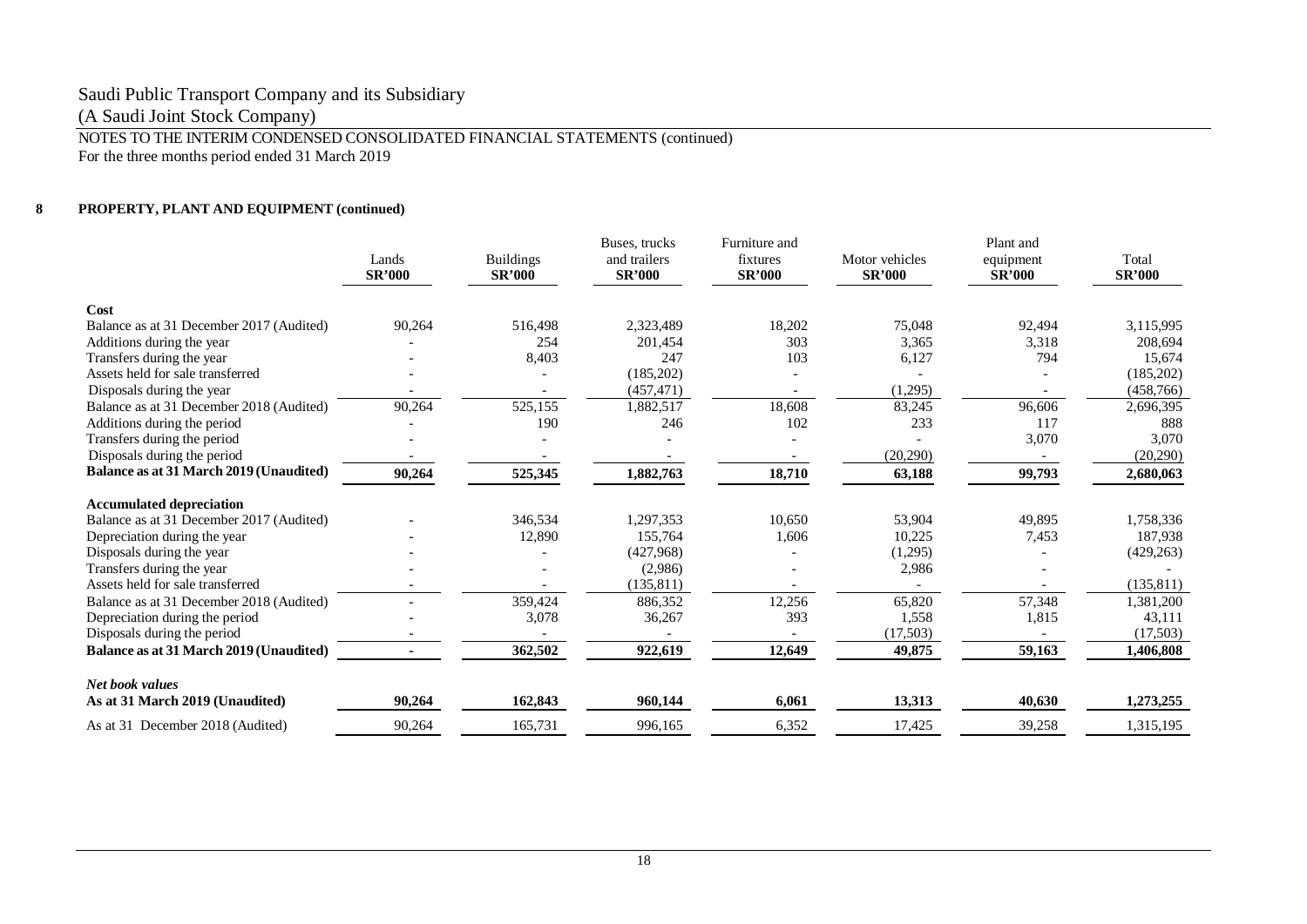# NOTES TO THE INTERIM CONDENSED CONSOLIDATED FINANCIAL STATEMENTS (continued) For the three months period ended 31 March 2019

# **8 PROPERTY, PLANT AND EQUIPMENT (continued)**

Depreciation for the period allocated as follows:

|                                                        | For the three months<br>ended 31 March |                        |
|--------------------------------------------------------|----------------------------------------|------------------------|
|                                                        | 2019                                   | 2018                   |
|                                                        | <b>SAR'000</b>                         | <b>SAR'000</b>         |
|                                                        | (Unaudited)                            | (Unaudited)            |
| Cost of revenues                                       | 42,438                                 | 45,712                 |
| Administrative expenses                                | 673                                    | 727                    |
|                                                        | 43,111                                 | 46,439                 |
| <b>INTANGIBLE ASSETS</b>                               |                                        |                        |
|                                                        | 31 March                               | 31 December            |
|                                                        | 2019<br><b>SAR'000</b>                 | 2018<br><b>SAR'000</b> |
|                                                        | (Unaudited)                            | (Audited)              |
|                                                        |                                        |                        |
| Software and licenses (A)                              | 38,733                                 | 32,116                 |
| Other intangible assets (B)                            | 63,630                                 | 31,161                 |
|                                                        | 102,363                                | 63,277                 |
| (A) Software and licenses                              |                                        | <b>SAR'000</b>         |
| Cost                                                   |                                        |                        |
| Balance as at 31 December 2017 (Audited)               |                                        | 50,499                 |
| Additions                                              |                                        | 6,351                  |
| Transfers from projects and buses in progress (note 8) |                                        | 7,509                  |
| Balance as at 31 December 2018 (Audited)               |                                        | 64,359                 |
| Transfers from projects and buses in progress (note 8) |                                        | 8,240                  |
| Balance as at 31 March 2019 (Unaudited)                |                                        | 72,599                 |
| <b>Accumulated amortization</b>                        |                                        |                        |
| Balance as at 31 December 2017 (Audited)               |                                        | 26,439                 |
| Additions                                              |                                        | 5,804                  |
| Balance as at 31 December 2018 (Audited)               |                                        | 32,243                 |
| Additions                                              |                                        | 1,623                  |
| Balance as at 31 March 2019 (Unaudited)                |                                        | 33,866                 |

| As at 31 March 2019 (Unaudited)  | 38.733 |
|----------------------------------|--------|
| As at 31 December 2018 (Audited) | 32.116 |

Amortization for the period allocated as follows:

|                         |                               | For the three months<br>ended 31 March |  |
|-------------------------|-------------------------------|----------------------------------------|--|
|                         | 2019                          | 2018                                   |  |
|                         | <b>SAR'000</b><br>(Unaudited) | <b>SAR'000</b><br>(Unaudited)          |  |
| Cost of revenues        | 1,105                         | 727                                    |  |
| Administrative expenses | 518                           | 195                                    |  |
|                         | 1,623                         | 922                                    |  |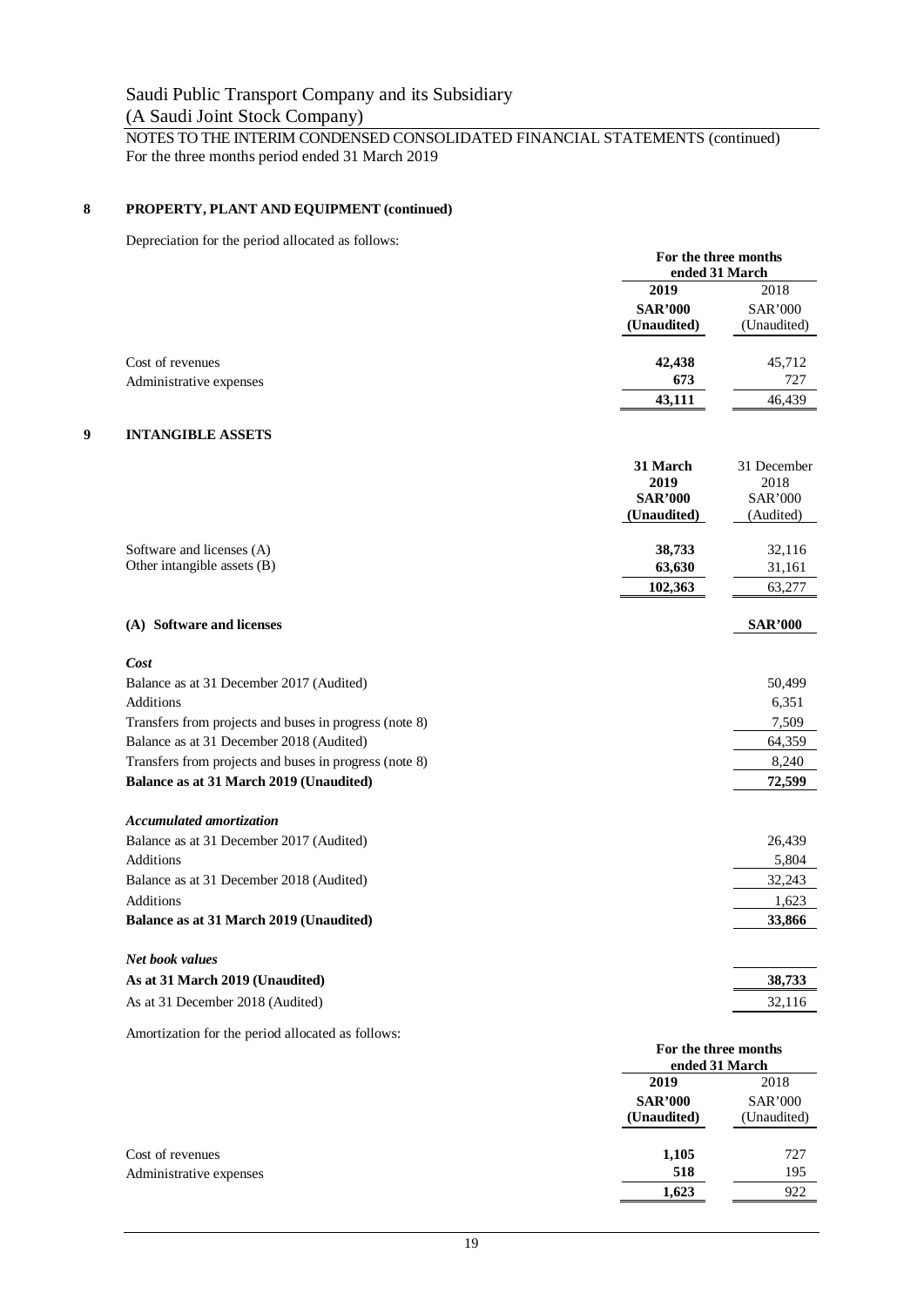# **9 INTANGIBLE ASSETS (continued)**

#### **(B) Other intangible assets**

The intangible assets represent the subsidiary's right in the residual value of the project's buses after the end of the project. As per the contract, the grantor has an option to purchase these buses at their net book value, if this option is not exercised, the subsidiary has the right to retain these buses.

# **10 INVESTMENT PROPERTIES**

The Group's investment properties consist of lands in the Kingdom of Saudi Arabia amounting to SAR 307.12 million as at 31 March 2019 and 31 December 2018. Management has intentions to hold these properties for the purposes of capital appreciation and these properties are carried at cost less impairment losses, if any.

The fair value of investment property was determined by accredited independent property valuers. Some lands were valued by "Olaat Valuation Company" license number (1210000397), and other lands were valued by "Bussma Company & Partner" license number (1210000448), having appropriate recognised professional qualifications and recent experience in the location and category of the property being valued. The independent valuers provides the fair value of the Group's investment property portfolio on an annual basis or as and when required by management. The recent fair valuation was performed as at 31 December 2018, and they have determined the fair value to be SAR 415 million.

The fair values of the aforementioned investment properties were determined using the market approach which is a valuation technique that uses prices and other relevant information generated by market transactions involving identical or comparable assets and adjusted to reflect differences on size, location, frontage/visability, view and utilisation (Level 3 - Significant unobservable inputs).

The Group has no restrictions on the realisability of its investment properties and no contractual obligations to purchase, construct or develop investment properties or for repairs, maintenance and enhancements.

# **11 INVESTMENT IN ASSOCIATES AND A JOINT VENTURE**

|                                                                       | 31 March<br>2019<br><b>SAR'000</b><br>(Unaudited) | 31 December<br>2018<br><b>SAR'000</b><br>(Audited) |
|-----------------------------------------------------------------------|---------------------------------------------------|----------------------------------------------------|
| Interest in joint venture $(A)$<br>Interest in an associate CAMCO (B) | 140,548                                           | 114,636                                            |
| Interest in an associate Saudi Bahraini Transport Company (C)         |                                                   |                                                    |
|                                                                       | 140,548                                           | 114,636                                            |

# **(A) Movement in the investment in joint venture during the period/year was as follows:**

|                                      | 31 March<br>2019<br><b>SAR'000</b><br>(Unaudited) | 31 December<br>2018<br><b>SAR'000</b><br>(Audited) |
|--------------------------------------|---------------------------------------------------|----------------------------------------------------|
| At the beginning of the period/year  | 114,636                                           | 71,855                                             |
| Share of profits for the period/year | 25,912                                            | 42,781                                             |
| At the end of the period/year        | 140,548                                           | 114,636                                            |

Saudi Emirates Integrated Transport Group ("SEITCO") is a joint venture in which the Group has joint control and a 50% ownership interest. SEITCO is engaged in providing transport activities to various education institutes within the Kingdom of Saudi Arabia. In accordance with the articles of association of SEITCO, the Group and the other investor in the joint venture have agreed to distribute profits after deduction of statutory reserves in proportion of their capital structure which is currently at 50% each respectively.

The Group's interest in SEITCO is accounted for using the equity method in the interim condensed consolidated financial statements based on SEITCO's financial statements.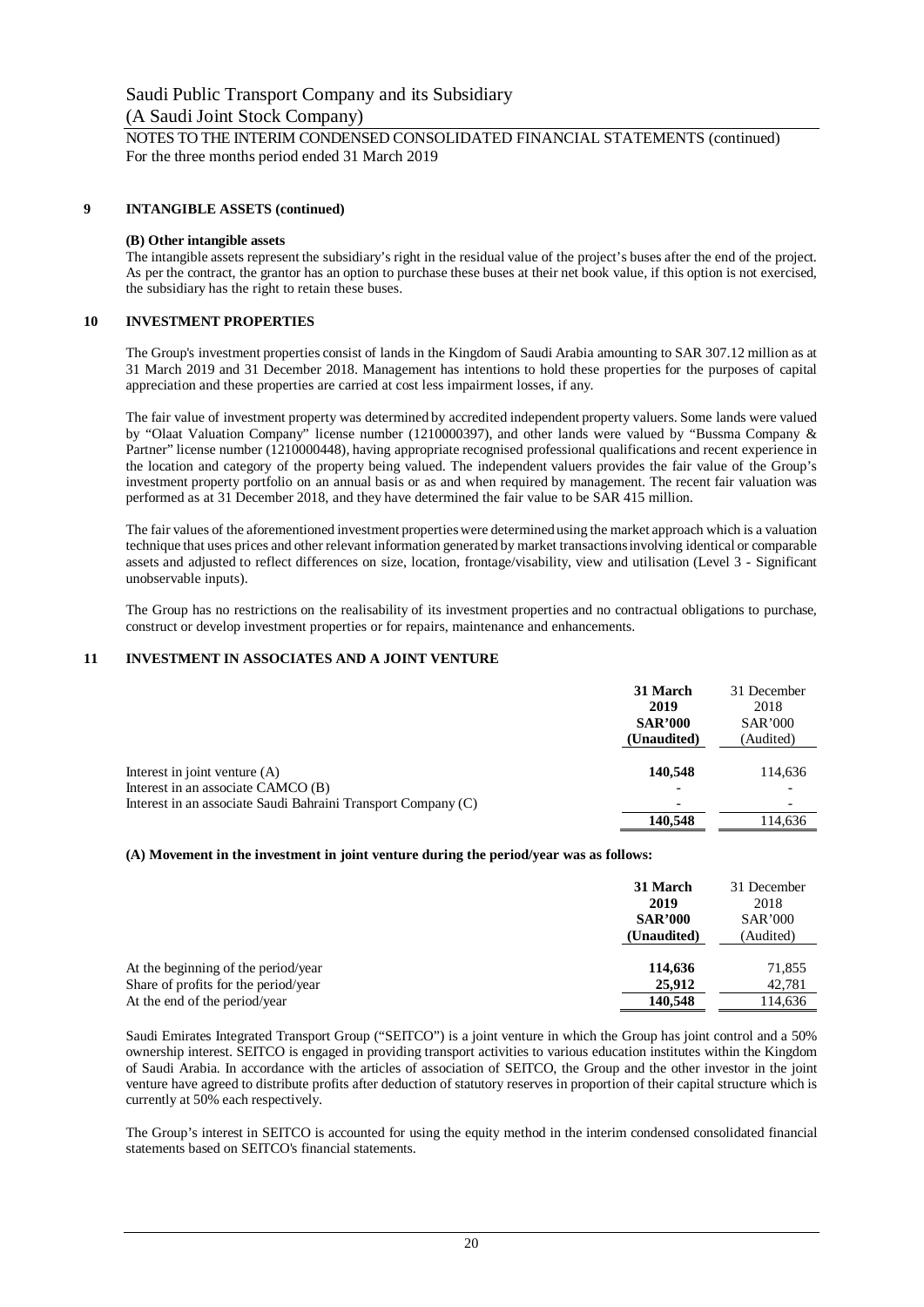# **11 INVESTMENT IN AN ASSOCIATE AND JOINT VENTURE (continued)**

#### **(B) Movement in the investment in an associate during the period/year was as follows:**

|                                             | 31 March<br>2019<br><b>SAR'000</b><br>(Unaudited) | 31 December<br>2018<br><b>SAR'000</b><br>(Audited) |
|---------------------------------------------|---------------------------------------------------|----------------------------------------------------|
| At the beginning of the period/year         | (4,695)                                           |                                                    |
| Investment during the period/year           |                                                   | 3,600                                              |
| Share of profits (loss) for the period/year | 25                                                | (8,295)                                            |
| At the end of the period/year               | (4,670)                                           | (4,695)                                            |

On 2 Rabea Al Awal 1439H (corresponding to 20 November 2017), the Saudi Public Transport Company decided to enter as a new partner in Capital Metro Company Limited (CAMCO) through an acquisition of 3,600 new shares issued by CAMCO amounting of SAR 3,600 thousand 20% of the company's capital. The contribution to the Company's capital was fulfilled on 24 Rabi Thani 1439H (corresponding to 11 January 2018)

CAMCO is an associate and was established in accordance with the Saudi Regulations with a capital of SAR 18 million divided into 18,000 shares, each of which is SAR 1,000. The purpose of the company is for the purpose of construction work and maintenance of roads.

The Group accounts for its investment in CAMCO using the equity method. CAMCO has not started its operations yet.

The negative investment has been classified in current liabilities as provision against loss in an associate under accrued expenses as the Company has guaranteed the obligation of the associated company.

#### **(C) Balance of the investment in an associate during the period/year was as follows:**

|                                              | 31 March<br>2019 | 31 December<br>2018 |
|----------------------------------------------|------------------|---------------------|
|                                              | <b>SAR'000</b>   | <b>SAR'000</b>      |
|                                              | (Unaudited)      | (Audited)           |
|                                              |                  |                     |
| At the beginning of the period/year          | 7.459            | 7.459               |
| Less: provision for impairment of investment | (7.459)          | (7, 459)            |
| At the end of the period/year                |                  |                     |

The Group has a 40% interest in Saudi Bahraini Transport Company, a limited liability Company registered in the Kingdom of Saudi Arabia. The Group's interest in the associate is accounted for using the equity method in the consolidated financial statements. The audited financial statement for the associate have not issued since 2014 to 2017 until the date of preparing the interim condensed consolidated financial statements. On 31 December 2015, the Partner's Extraordinary General Assembly of Saudi Bahraini Transport Company agreed on dissolving and liquidation of the Company and nominating a liquidator. Accordingly, a provision has been made for the investment in full, as the Group is unable to estimate the recoverable amount of this investment.

#### **12 INVESTMENTS IN EQUITY INSTRUMENTS DESIGNATED AS FVOCI**

Investments classified as fair value through other comprehensive income "FVOCI" include financial assets that are invested in equity shares of companies. The Group considers these investments to be strategic in nature. Fair values of these quoted securities are determined by reference to published price quotations in an active market.

|                                                                         | 31 March<br>2019<br><b>SAR'000</b><br>(Unaudited) | 31 December<br>2018<br><b>SAR'000</b><br>(Audited) |
|-------------------------------------------------------------------------|---------------------------------------------------|----------------------------------------------------|
| At the beginning of the period / year                                   | 77,869                                            | 117,729                                            |
| Additions<br>Disposal                                                   | (1,350)                                           | 5,754<br>(52, 444)                                 |
| Movements due to changes in fair value<br>At the end of the period/year | 10,317<br>86,836                                  | 6,830<br>77,869                                    |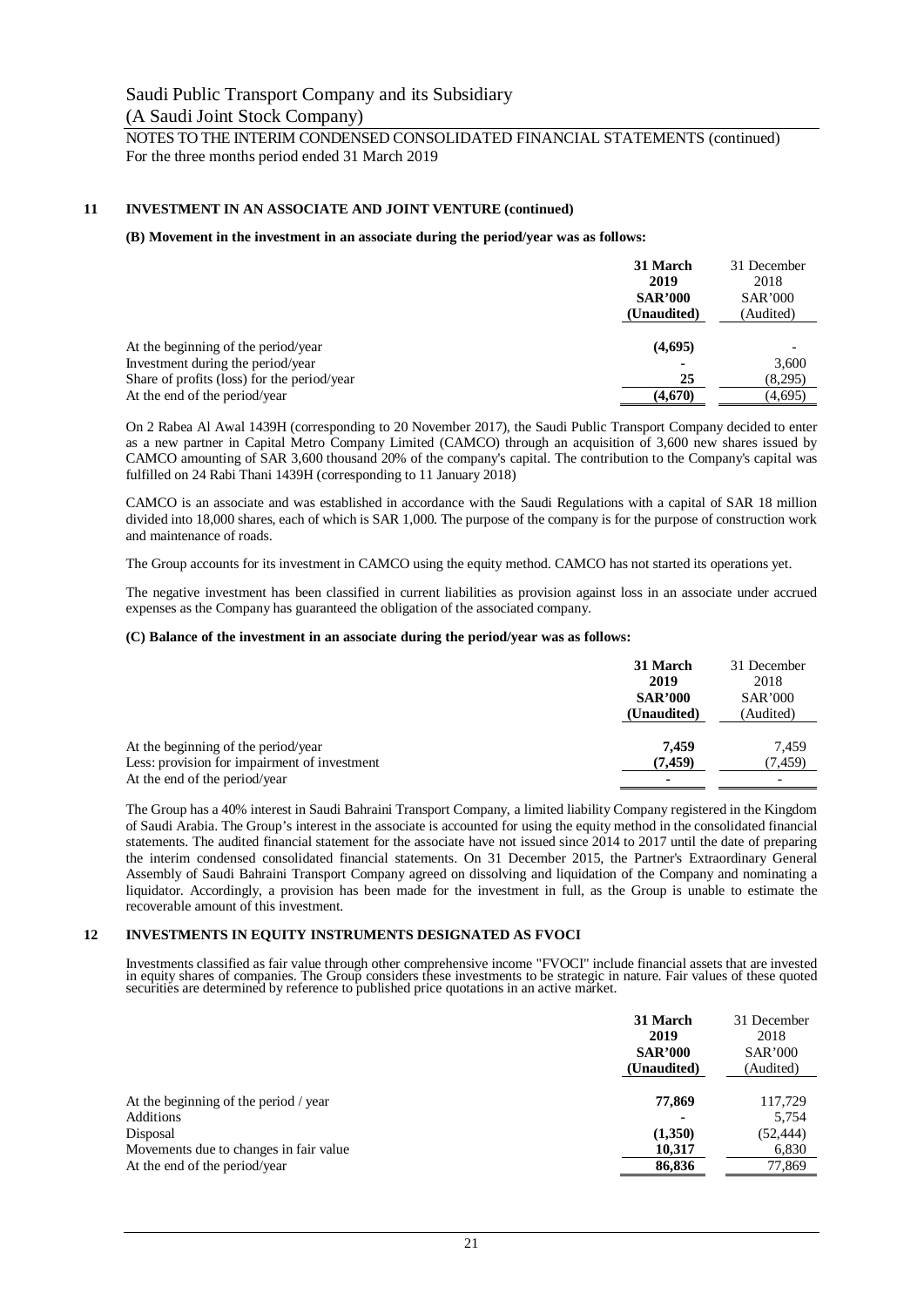# **12 INVESTMENTS IN EQUITY INSTRUMENTS DESIGNATED AS FVOCI (continued)**

# **Movement in fair values of equity instruments during the period/year**

|                                                                                    | 31 March<br>2019<br><b>SAR'000</b><br>(Unaudited) | 31 December<br>2018<br><b>SAR'000</b><br>(Audited) |
|------------------------------------------------------------------------------------|---------------------------------------------------|----------------------------------------------------|
| At the beginning of the period/year                                                | (18,502)                                          | (26,982)                                           |
| Change in fair value                                                               | 10,317                                            | 6,830                                              |
| Transfer of realized loss from investment revaluation reserve to retained earnings | $\blacksquare$                                    | 1,650                                              |
| At the end of the period/year                                                      | (8, 185)                                          | (18,502)                                           |

# **13 TRADE RECEIVABLES, UNBILLED RECEIVABLES AND OTHER RECEIVABLES**

|                                              | 31 March<br>2019<br><b>SAR'000</b><br>(Unaudited) | 31 December<br>2018<br><b>SAR'000</b><br>(Audited) |
|----------------------------------------------|---------------------------------------------------|----------------------------------------------------|
| Trade receivables:                           |                                                   |                                                    |
| Government and quasi government institutions | 124,544                                           | 113,435                                            |
| Private sector                               | 45,526                                            | 71,674                                             |
| <b>Total trade receivable</b>                | 170,070                                           | 185,109                                            |
| Less: allowance for impairment               | (32, 333)                                         | (32, 333)                                          |
| Trade receivable, net                        | 137,737                                           | 152,776                                            |
| Unbilled receivables – current portion       | 195,859                                           | 195,880                                            |
| Employees receivables                        | 3,208                                             | 5,616                                              |
| Trade and other receivables, net             | 336,804                                           | 354,272                                            |
| Unbilled receivables – non-current portion   | 579,376                                           | 338,164                                            |

The Group's receivables are generally non-interest bearing and are recovered within 90 days. On 31 March 2019, trade receivables with an initial carrying amount of SAR 32.3 million SR (31 December 2018: SAR 32.3 million) were impaired and are fully provided.

#### **Movement in allowance for impairment as follows:**

|                                     | 31 March       | 31 December    |
|-------------------------------------|----------------|----------------|
|                                     | 2019           | 2018           |
|                                     | <b>SAR'000</b> | <b>SAR'000</b> |
|                                     | (Unaudited)    | (Audited)      |
|                                     |                |                |
| At the beginning of the period/year | 32,333         | 32,801         |
| Charge for the period/year          | -              | 1.429          |
| Written off for the period/year     |                | (1,897)        |
| At the end of the period/year       | 32,333         | 32.333         |
|                                     |                |                |

# **14 ISSUED CAPITAL**

The Group's share capital at 31 March 2019 amounted to SAR 1,250 million (31 December 2018 SAR 1,250 million), consisting of 125 million (31 December 2018: 125 million, fully paid and issued shares of SAR 10 each.

# **15 STATUTORY RESERVE**

In accordance with Saudi Arabian Companies law and Company`s By-Laws, the Group must transfer 10% of its net income in each year to the statutory reserve. As per the Company`s By-Laws, the Company may resolve to discontinue such transfers when the reserve equals 30% of the capital. The reserve is not available for distribution.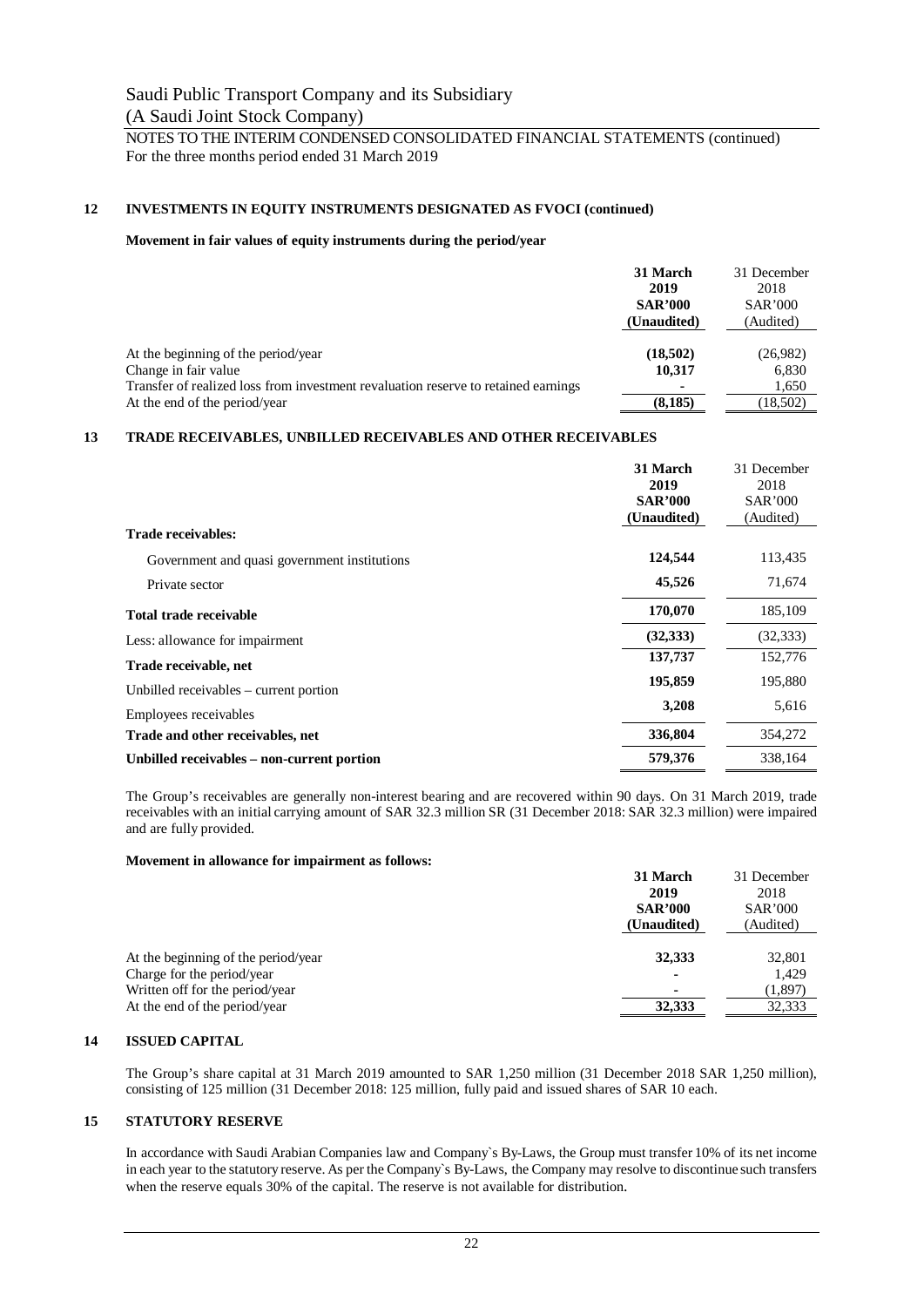# **16 CONSENSUAL RESERVE**

In accordance with the Company's By-Laws, the Company shall transfer 5% from the net income for the year to the consensual reserve until this reserve equals 25% of the share capital. This reserve may be used for purposes authorized by the Board of Directors. Board of Directors did not suggest this transfer during 2017.

# **17 MURABAHA FINANCING**

#### **A) Long-term loan**

|                       | 31 March<br>2019<br><b>SAR'000</b><br>(Unaudited) | 31 December<br>2018<br><b>SAR'000</b><br>(Audited) |
|-----------------------|---------------------------------------------------|----------------------------------------------------|
| Murabaha financing    | 292,458                                           | 345.455                                            |
| Less: Current portion | (155, 036)                                        | (180, 706)                                         |
| Non-current portion   | 137,422                                           | 164,749                                            |

The Company has entered into borrowing arrangements with banks for Murabaha facilities. These loans have been availed during the period from 2013 to 2018 with an overall maturity of three to five years from the date of loan agreement and are secured by promissory notes bearing prevailing commission rates in the market. The Group has obtained these loans in order to finance its procurement of buses.

#### **B) Short-term loan**

During the year 2018, the subsidiary obtained credit facilities from a local commercial bank amounted to SAR 49.9 million in the form of a Murabaha loan to financing bus purchase, during the current period the subsidiary also obtained credit facilities from a local commercial bank amounted to SAR 385 million in the form of a Murabaha loan to financing bus purchase . These facilities are secured by note. The loan agreement was signed on 20 May 2018.

# **18 EMPLOYEES' TERMINATION BENEFITS – DEFINED BENEFIT PLAN**

|                                                                                         | 31 March<br>2019<br><b>SAR'000</b><br>(Unaudited) | 31 December<br>2018<br><b>SAR'000</b><br>(Audited) |
|-----------------------------------------------------------------------------------------|---------------------------------------------------|----------------------------------------------------|
|                                                                                         |                                                   |                                                    |
| Opening balance - present value of defined benefit obligation at the beginning of the   |                                                   |                                                    |
| period/year                                                                             | 157,488                                           | 152.417                                            |
| Current service cost during the period/year                                             | 1.804                                             | 12,656                                             |
| Benefits paid during the period/year                                                    | (24, 549)                                         | (12,770)                                           |
| Interest cost during the period/year                                                    | 1,578                                             | 5,476                                              |
| Re-measurement of defined benefit obligation during the period/year                     | (4,982)                                           | (291)                                              |
| Closing balance - present value of defined benefit obligation during the<br>period/vear | 131,339                                           | 157,488                                            |

#### **Employee benefit expenses**

|                                     |                | For the three months<br>ended 31 March |  |
|-------------------------------------|----------------|----------------------------------------|--|
|                                     | 2019           | 2018                                   |  |
|                                     | <b>SAR'000</b> | <b>SAR'000</b>                         |  |
|                                     | (Unaudited)    | (Unaudited)                            |  |
| Current service cost                | 1.804          | 5,342                                  |  |
| Interest cost on benefit obligation | 1,579          | 1,420                                  |  |
| <b>Total benefit expenses</b>       | 3,383          | 6,762                                  |  |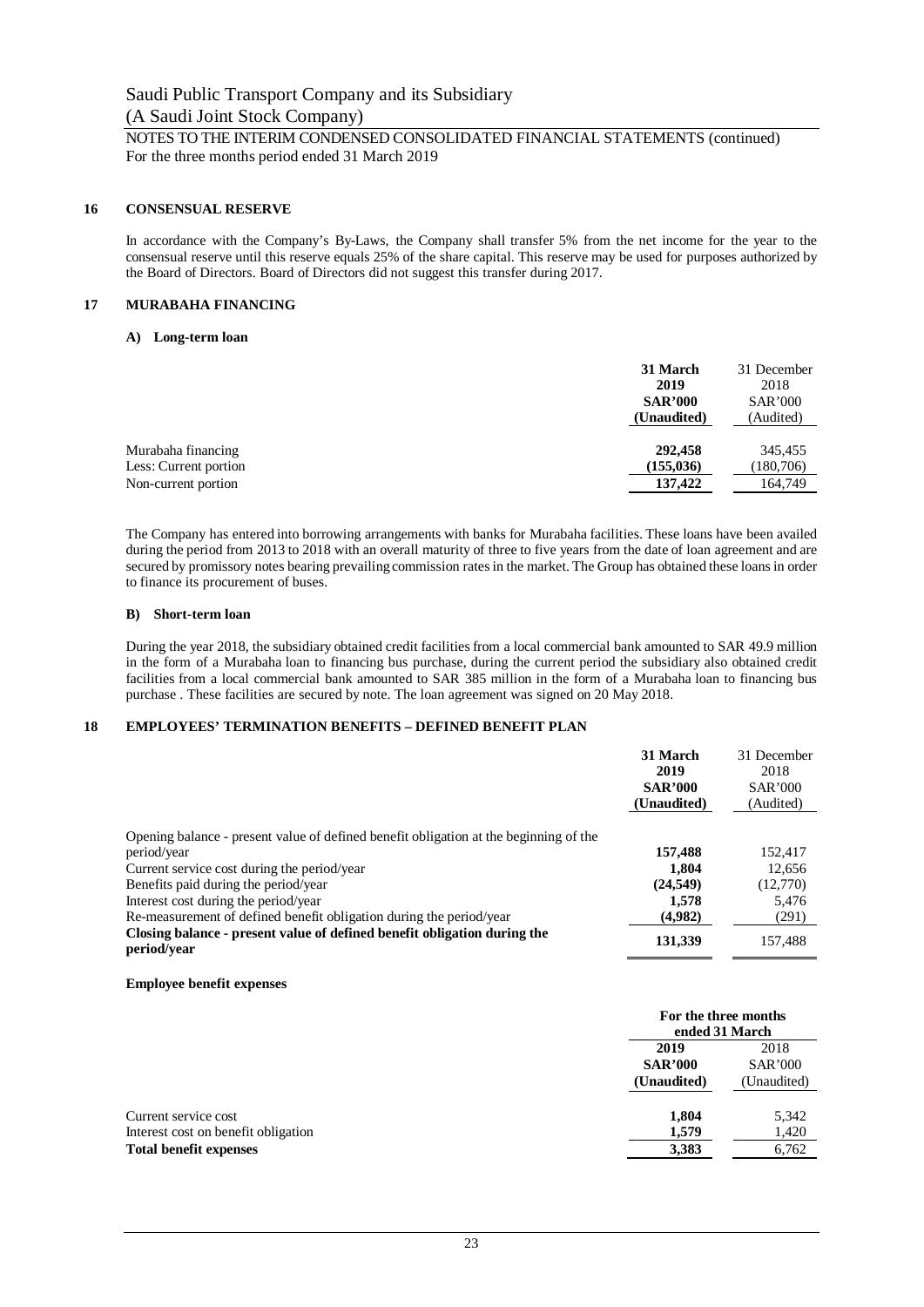# **18 EMPLOYEES' TERMINATION BENEFITS – DEFINED BENEFIT PLAN (continued)**

#### **Re-measurement (gains) losses recognised in other comprehensive income:**

|                                                               | 31 March       | 31 December    |
|---------------------------------------------------------------|----------------|----------------|
|                                                               | 2019           | 2018           |
|                                                               | <b>SAR'000</b> | <b>SAR'000</b> |
|                                                               | (Unaudited)    | (Audited)      |
| Re-measurement (gains) losses on defined benefit obligation:  |                |                |
| Financial assumptions                                         | 4.808          | 4.177          |
| Demographic assumptions                                       |                |                |
| Experience adjustments                                        | (9,790)        | (4, 468)       |
| Total re-measurement recognised in other comprehensive income | (4,982)        | (291)          |

# **Defined benefit obligation**

|                                       | 31 March       | 31 December    |
|---------------------------------------|----------------|----------------|
|                                       | 2019           | 2018           |
|                                       | <b>SAR'000</b> | <b>SAR'000</b> |
|                                       | (Unaudited)    | (Audited)      |
|                                       |                |                |
| Non-current - end of service benefits | 131,339        | 157,563        |
| Current - other employee benefits     | 37,881         | 40,533         |
| Total employee benefit obligation     | 169,220        | 198,096        |

The significant assumptions used in determining end of service benefits are shown below:

#### **Key Actuarial assumptions**

|                                                                 | 31 March<br>2019<br><b>SAR'000</b><br>(Unaudited) | 31 December<br>2018<br><b>SAR'000</b><br>(Audited) |
|-----------------------------------------------------------------|---------------------------------------------------|----------------------------------------------------|
| Financial assumptions:                                          |                                                   |                                                    |
| Discount rate for present value of defined benefit obligation   | $4.20\%$                                          | $4.35\%$                                           |
| Discount rate for expenses in the consolidated income statement | 3.75%                                             | 3.75%                                              |
| Salary increase rate                                            | $3.00\%$                                          | $3.50\%$                                           |
| Withdrawal rate                                                 | Moderate                                          | Moderate                                           |
| Demographic assumptions:                                        |                                                   |                                                    |
| Retirement age                                                  | 60 years                                          | 60 years                                           |
| Withdrawal rates:                                               |                                                   |                                                    |
| Service up to 6 years<br>A)                                     | $10.50\%$                                         | $10.50$ <sup>7</sup> .                             |
| Service from 7 to 25 years<br>B)                                | $7.50\%$                                          | $7.50\%$                                           |
| Service more than 25 years<br>C)                                | 37                                                | $3\%$                                              |

The mortality rate used is the Group's reinsurance mortality rate. The average rate for the next year us 0.36%.

# **19 ADVANCE PAYMENT FROM A CUSTOMER**

During the year 2015, Public Transportation Company received an amount of SAR 471 million as an advance payment for executing King Abdulaziz project for buses public transport in Riyadh. The advance payment represents 6% of the total contract value.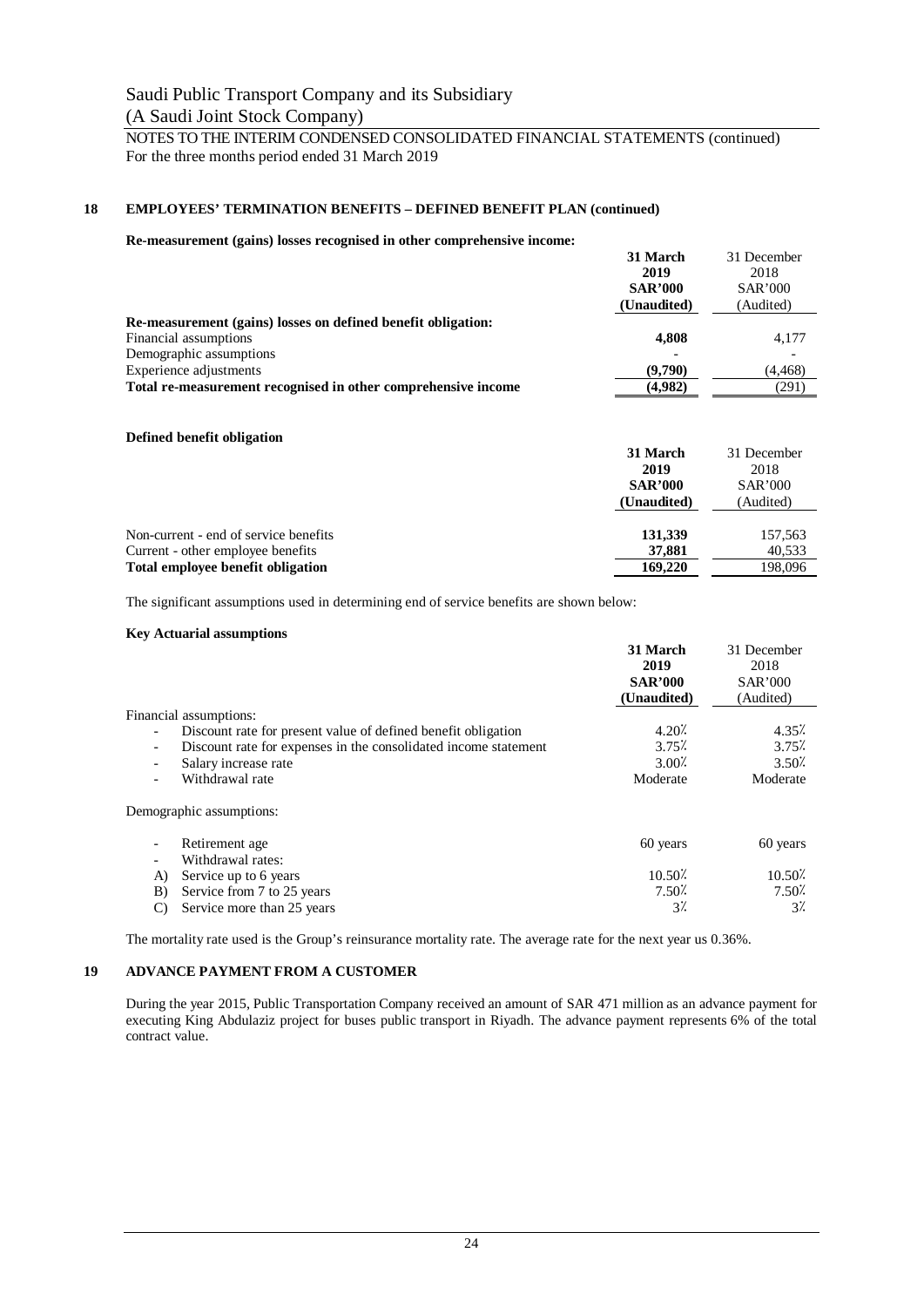# Saudi Public Transport Company and its Subsidiary

# (A Saudi Joint Stock Company)

# NOTES TO THE INTERIM CONDENSED CONSOLIDATED FINANCIAL STATEMENTS (continued) For the three months period ended 31 March 2019

# **20 DEFERRED REVENUE**

|                                     | 31 March<br>2019<br><b>SAR'000</b><br>(Unaudited) | 31 December<br>2018<br><b>SAR'000</b><br>(Audited) |
|-------------------------------------|---------------------------------------------------|----------------------------------------------------|
| Passengers unearned ticket revenues | 14,665                                            | 12,594                                             |
| Deferred capital income             | 8,466                                             | 8,734                                              |
| Deferred guarantee commission       | 417                                               | 362                                                |
|                                     | 23,548                                            | 21,690                                             |
| Current                             | 16,123                                            | 14,008                                             |
| Non-current                         | 7,425                                             | 7,682                                              |
|                                     | 23,548                                            | 21,690                                             |

# **21 RELATED PARTY TRANSACTIONS AND BALANCES**

|                                                        |                                     | <b>Finance</b><br>income*<br><b>SR'000</b> | <b>Investment</b><br><b>SR'000</b> | <b>Share</b> in<br>earnings<br><b>SR'000</b> | <b>Purchase</b><br>of buses<br><b>SR'000</b> | <b>Services</b><br>provided<br><b>SR'000</b> | <b>Buses</b><br><b>Rentals</b><br><b>SR'000</b> | <b>Amounts owed</b><br>from related<br>parties<br><b>SR'000</b> |
|--------------------------------------------------------|-------------------------------------|--------------------------------------------|------------------------------------|----------------------------------------------|----------------------------------------------|----------------------------------------------|-------------------------------------------------|-----------------------------------------------------------------|
| Joint ventures:                                        |                                     |                                            |                                    |                                              |                                              |                                              |                                                 |                                                                 |
| Saudi Emirates Intergrated<br><b>Transport Company</b> | 31 March 2019<br>(Unaudited)        | 40                                         |                                    | 25,912                                       |                                              | 549                                          |                                                 | 75,619                                                          |
| (SEETCO)                                               | 31 December<br>2018 (Audited)       | 502                                        |                                    | 42,781                                       | 761                                          | 1,977                                        | (4,781)                                         | 75,030                                                          |
| <b>Associate:</b>                                      |                                     |                                            |                                    |                                              |                                              |                                              |                                                 |                                                                 |
| Capital Metro Company Ltd (Unaudited)                  | <b>31 March 2019</b>                |                                            |                                    | 25                                           |                                              |                                              |                                                 |                                                                 |
| (CAMCO)                                                | 31 December<br>2018 (Audited)       |                                            | 3,600                              | (8,295)                                      |                                              |                                              |                                                 |                                                                 |
|                                                        |                                     |                                            |                                    |                                              |                                              |                                              |                                                 |                                                                 |
| Due to non-controlling<br>interests of the subsidiary: |                                     |                                            |                                    |                                              |                                              |                                              |                                                 |                                                                 |
|                                                        | 31 March 2019                       |                                            |                                    |                                              |                                              | 3,503                                        |                                                 | 3,051                                                           |
| <b>RATP</b> Development                                | (Unaudited)                         |                                            |                                    |                                              |                                              |                                              |                                                 |                                                                 |
| (a French company)                                     | 31 December<br>2018 (Audited)       |                                            |                                    |                                              | $\overline{\phantom{a}}$                     | 8,156                                        |                                                 | 10,832                                                          |
| <b>RATP Dev Saudi Arabia</b>                           | <b>31 March 2019</b><br>(Unaudited) |                                            |                                    |                                              |                                              | 7,795                                        |                                                 | 2,841                                                           |
| <b>LLC</b>                                             | 31 December<br>2018 (Audited)       |                                            |                                    |                                              |                                              | 32,584                                       |                                                 | 2,616                                                           |
| Total amounts due to non-                              | 31 March 2019<br>(Unaudited)        |                                            |                                    |                                              |                                              |                                              |                                                 | 5,982                                                           |
| controlling interests of the 31 December<br>subsidiary | 2018 (Audited)                      |                                            |                                    |                                              |                                              |                                              |                                                 | 13,448                                                          |

# **Subsidiary, associate and joint venture (continued)**

\*During 2014, the Company has funded the operations of the Saudi Emirates Integrated Transport Co., Ltd. ("SEITCO") with an amount of SAR 30 million. This amount is not subject to any interest and is repayable within four years effective from July 2015 SEITCO has paid SAR 1.9 million. During the year, the partners agreed to reschedule the payments starting from January 2020. These loans are recorded at fair value based on market rate of interest. The unwinding effect of income on such loans has been taken to the consolidated statement of income.

In addition, during 2016, the Company has provided an additional finance amounting to SAR 40 million to finance the operation of transportation contracts to government schools. This amount doesn't carry any interest and it will be recovered upon receiving the accruals of SEITCO.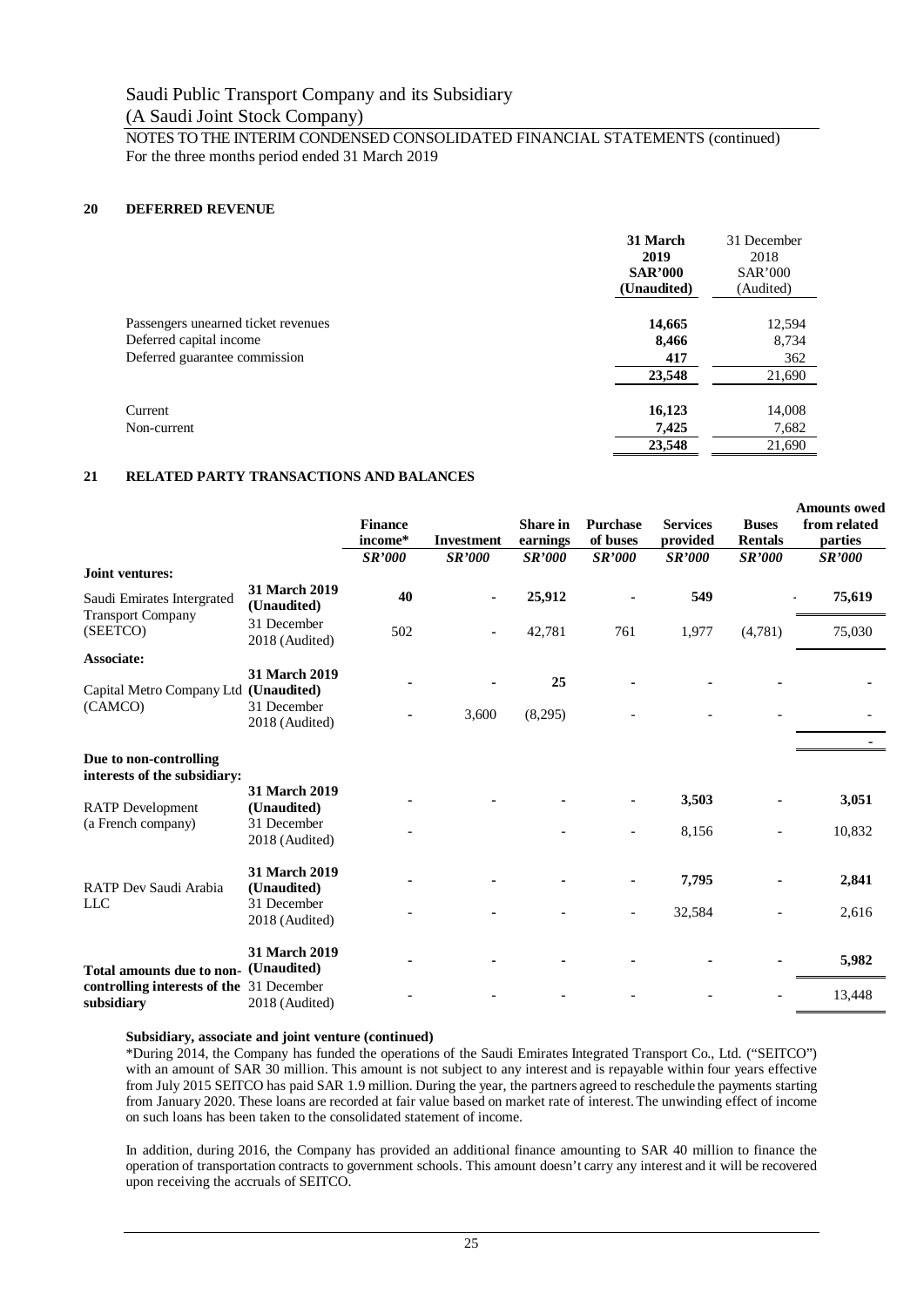# **21 RELATED PARTY TRANSACTIONS AND BALANCES (continued)**

#### **Compensation of key management personnel of the Group**

|                                                                                                                                                                         |                                       | For the three months<br>ended 31 March |
|-------------------------------------------------------------------------------------------------------------------------------------------------------------------------|---------------------------------------|----------------------------------------|
|                                                                                                                                                                         | 2019<br><b>SAR'000</b><br>(Unaudited) | 2018<br><b>SAR'000</b><br>(Unaudited)  |
| <b>Transactions with key management personnel</b><br>Board and committees expenses, rewards and allowances<br>Compensation of key management personnel of the Group (*) | 487<br>2,662                          | 523<br>2,473                           |

(\*) Compensation of key management personnel of the Group were as follows:

|                                                     |                                       | For the three months<br>ended 31 March |
|-----------------------------------------------------|---------------------------------------|----------------------------------------|
|                                                     | 2019<br><b>SAR'000</b><br>(Unaudited) | 2018<br>SAR'000<br>(Unaudited)         |
| Short-term employee benefits                        |                                       |                                        |
| Post-employment benefits                            | 2,540                                 | 2,356                                  |
|                                                     | 122                                   | 117                                    |
| Total compensation paid to key management personnel | 2,662                                 | 2.473                                  |

The amounts disclosed in the table are the amounts recognised as an expense during the reporting period related to key management personnel.

# **22 SEGMENT INFORMATION**

For management purposes, the Group is organised into business units based on their operations and has the following reportable segments:

*Passenger transport* - Includes scheduled transport services which incorporate inter and intra city transport inside and outside the Kingdom of Saudi Arabia, as well as international transport services. It also includes the cargo operations. This is considered the major segment of the Group.

*Contracts and leasing* - Incorporates transport services as per lease agreements entered into by the Group with third parties, whether government or non-government parties, inside or outside Kingdom of Saudi Arabia. It includes Limo services as well.

*Public Transportation Project* - Includes the financial results for Public Transportation Group, which is engaged in execution of King Abdul-Aziz Project for Public Transport in Riyadh, as stated in note (1).

*Head Office* - Includes the Head Quarter of the Group, financial information attributable to support unit activities.

These operating segments are identified based on internal reports that the entity regularly reviews in allocating resources to segments and in assessing their performance 'management approach'. The management approach is based on the way in which management organises the segments within the entity for making operating decisions and in assessing performance. The management of SAPTCO at the end of every reporting period, reviews the above segments for quantitative thresholds as well as criteria for presenting the revenues and expenses for the segments.

The activities of the Group and its subsidiaries are primarily conducted in the Kingdom of Saudi Arabia.

Inter-segment and inter business units revenues are eliminated upon consolidation and reflected in the "adjustments and eliminations" column.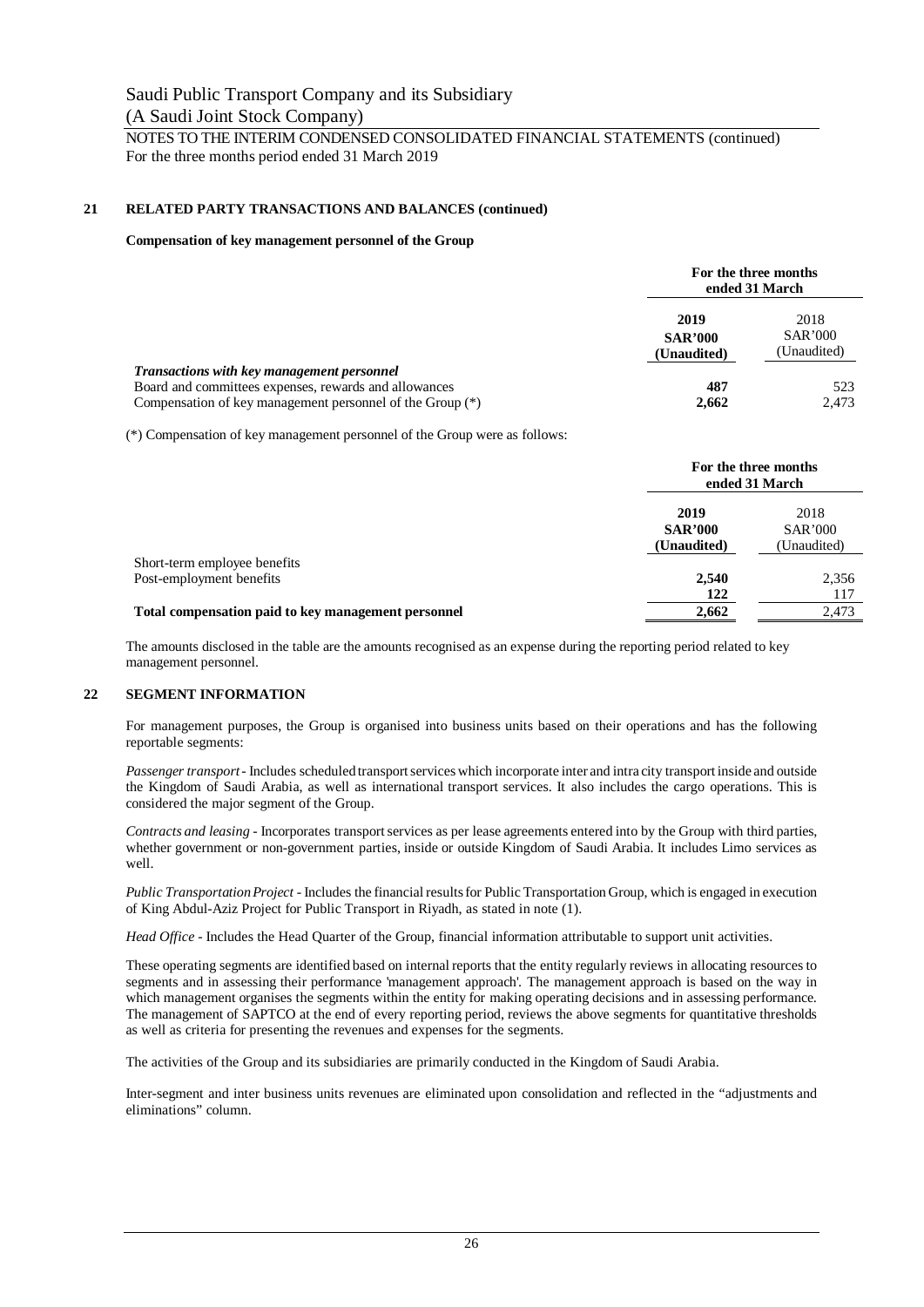# **22 SEGMENT INFORMATION (continued)**

Management monitors the operating results of its business units separately for the purpose of making decisions about resource allocation and performance assessment. Segment performance is evaluated based on net income and is measured consistently with the interim condensed consolidated statement of income in the interim condensed consolidated financial statements.

The Group has no significant customer that contributes 10% or more except some governmental agencies in which in aggregate more than 10% to the revenue of the Group at the periods ended 31 March 2019 and 2018 respectively.

Group revenues are affected by seasons with high operating rates, these seasons are in the period of Hajj and the summer leaves and the holy month of Ramadan and public holidays.

The following selected financial data for these segments is as follows:

| Three months ended<br><b>31 March 2019</b><br>(Unaudited) | <b>Passenger</b><br>transport<br><b>SAR'000</b> | <b>Contracts</b><br>and leasing<br><b>SAR'000</b> | <b>Head Office</b><br><b>SAR'000</b> | <b>Public</b><br><b>Transportation</b><br><b>Project</b><br><b>SAR'000</b> | <b>Total</b><br><b>Segments</b><br><b>SAR'000</b> | <b>Adjustments</b><br>and<br>eliminations<br><b>SAR'000</b> | <b>Consolidated</b><br><b>SAR'000</b> |
|-----------------------------------------------------------|-------------------------------------------------|---------------------------------------------------|--------------------------------------|----------------------------------------------------------------------------|---------------------------------------------------|-------------------------------------------------------------|---------------------------------------|
| Total revenues (note 4)                                   | 141,033                                         | 54,842                                            |                                      | 215,183                                                                    | 411,058                                           |                                                             | 411,058                               |
| Cost of revenue                                           | (132, 124)                                      | (81,580)                                          |                                      | (207, 388)                                                                 | (421,092)                                         | 5,734                                                       | (415,358)                             |
| Gross profit (loss)                                       | 8,909                                           | (26, 738)                                         |                                      | 7,795                                                                      | (10, 034)                                         | 5,734                                                       | (4,300)                               |
| Finance income                                            |                                                 |                                                   | 427                                  |                                                                            | 427                                               |                                                             | 427                                   |
| Finance costs<br>Share of profit of joint                 |                                                 |                                                   | (2, 492)                             | (4,231)                                                                    | (6,723)                                           |                                                             | (6,723)                               |
| venture<br>Share of profit of                             |                                                 |                                                   | 25,912                               |                                                                            | 25,912                                            |                                                             | 25,912                                |
| associate                                                 |                                                 |                                                   | 25                                   |                                                                            | 25                                                |                                                             | 25                                    |
| (Loss) profit before<br>zakat and income tax              | (1,536)                                         | (29, 428)                                         | 21,668                               | 1,929                                                                      | (7,367)                                           | 588                                                         | (6,778)                               |

| Three months ended       |                |                |                | Public         |                | Adjustments    |                |
|--------------------------|----------------|----------------|----------------|----------------|----------------|----------------|----------------|
| 31 March 2018            | Passenger      | Contracts and  |                | Transportation | Total          | and            |                |
| (Unaudited)              | transport      | leasing        | Head Office    | Project        | Segments       | eliminations   | Consolidated   |
|                          | <b>SAR'000</b> | <b>SAR'000</b> | <b>SAR'000</b> | <b>SAR'000</b> | <b>SAR'000</b> | <b>SAR'000</b> | <b>SAR'000</b> |
| Total revenues (note 4)  | 144.484        | 61,201         |                | 28,494         | 234,179        |                | 234,179        |
| Cost of revenue          | (141, 629)     | (70, 404)      |                | (23,984)       | (236, 017)     | 4,879          | (231, 138)     |
| Gross (loss) profit      | 2,855          | (9,203)        |                | 4,510          | (1,838)        | 4,879          | 3,041          |
| Finance income           |                |                | 771            | 989            | 1,760          |                | 1,760          |
| Finance costs            |                |                | (2,461)        | (913)          | (3,374)        |                | (3,374)        |
| Share of profit of joint |                |                |                |                |                |                |                |
| venture                  |                |                | 18,669         |                | 18,669         |                | 18,669         |
| Share of profit of       |                |                |                |                |                |                |                |
| associate                |                |                |                |                |                |                |                |
| (Loss) profit before     |                |                |                |                |                |                |                |
| zakat and income tax     | (11, 559)      | (16,302)       | 25,712         | 3,323          | 1,174          | (176)          | 998            |
|                          |                |                |                |                |                |                |                |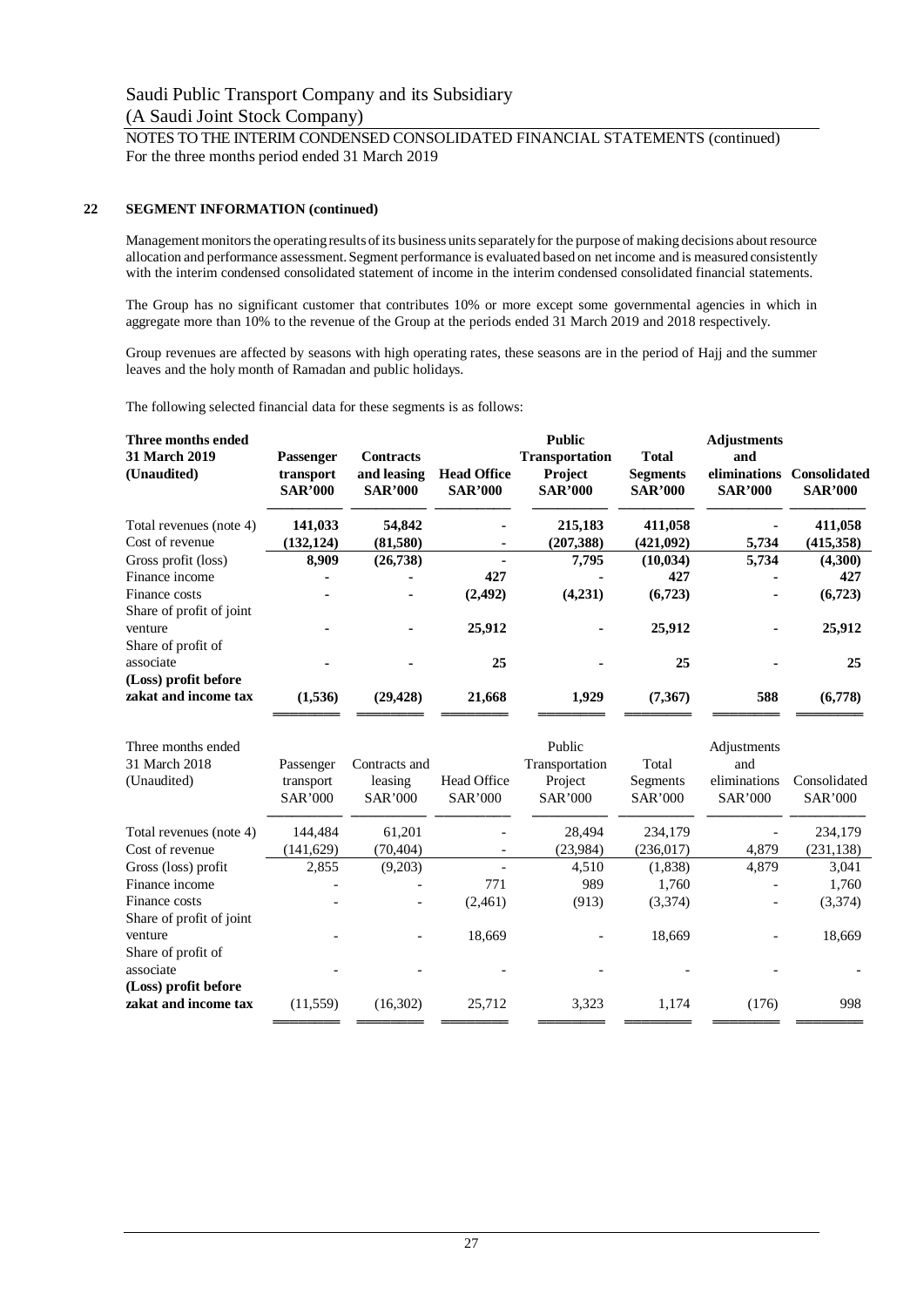NOTES TO THE INTERIM CONDENSED CONSOLIDATED FINANCIAL STATEMENTS (continued) For the three months period ended 31 March 2019

# **22 SEGMENT INFORMATION (continued)**

| At 31 March 2019<br>( <i>Unaudited</i> )                                                         | <b>Passenger</b><br>transport<br><b>SAR'000</b> | <b>Contracts</b><br>and leasing<br><b>SAR'000</b> | <b>Head Office</b><br><b>SAR'000</b> | <b>Public</b><br><b>Transportation</b><br><b>Project</b><br><b>SAR'000</b> | <b>Total</b><br><b>Segments</b><br><b>SAR'000</b> | <b>Adjustments</b><br>and<br>eliminations<br><b>SAR'000</b> | <b>Consolidated</b><br><b>SAR'000</b> |
|--------------------------------------------------------------------------------------------------|-------------------------------------------------|---------------------------------------------------|--------------------------------------|----------------------------------------------------------------------------|---------------------------------------------------|-------------------------------------------------------------|---------------------------------------|
| Total assets                                                                                     | 600,574                                         | 891,695                                           | 845,200                              | 962,520                                                                    | 3,299,989                                         | (10,670)                                                    | 3,284,319                             |
| <b>Total liabilities</b>                                                                         | 252,009                                         | 337,435                                           | 158,333                              | 944,959                                                                    | 1,692,736                                         | (6, 453)                                                    | 1,686,283                             |
| Other information:<br>Property, machinery<br>and equipment, net<br>(Note 8)<br>Investments in an | 466,130                                         | 755,538                                           | 91,441                               | 2.401                                                                      | 1,315,510                                         |                                                             | 1,315,510                             |
| associate and a joint<br>venture (Note 11)                                                       |                                                 |                                                   | 149,767                              |                                                                            | 149,767                                           | (9,219)                                                     | 140,548                               |

| At 1 December 2018<br>(Audited)                                 | Passenger<br>transport<br><b>SAR'000</b> | Contracts and<br>leasing<br><b>SAR'000</b> | <b>Head Office</b><br><b>SAR'000</b> | Public<br>Transportation<br>Project<br><b>SAR'000</b> | Total<br>Segments<br><b>SAR'000</b> | Adjustments<br>and<br>eliminations<br><b>SAR'000</b> | Consolidated<br><b>SAR'000</b> |
|-----------------------------------------------------------------|------------------------------------------|--------------------------------------------|--------------------------------------|-------------------------------------------------------|-------------------------------------|------------------------------------------------------|--------------------------------|
| Total assets                                                    | 753,999                                  | 847,608                                    | 819,876                              | 705,422                                               | 3,126,905                           | (19, 493)                                            | 3,107,412                      |
| Total liabilities                                               | 363,042                                  | 291,018                                    | 181,312                              | 687,576                                               | 1,522,948                           | (8,305)                                              | 1,514,643                      |
| Other information:<br>Property, machinery<br>and equipment, net |                                          |                                            |                                      |                                                       |                                     |                                                      |                                |
| (Note 8)                                                        | 573.084                                  | 686,878                                    | 90,264                               | 1,787                                                 | 1,352,013                           |                                                      | 1,352,013                      |
| Investments in an<br>associate and a joint<br>venture (Note 11) |                                          |                                            | 125,825                              |                                                       | 125,825                             | (11,189)                                             | 114,636                        |

# **23 FINANCIAL INSTRUMENTS - FAIR VALUES**

The Group's financial instruments are composed of cash and cash equivalents, trade receivables, due from a related party, investments in equity instruments designated as at FVOCI, trade and other payables, and Murabaha financing.

The management assessed that the fair values of cash and cash equivalents, trade receivables, trade payables, and other current liabilities approximate their carrying amounts largely due to the short-term maturities of these instruments.

Management assessed that the carrying value of fixed and variable rate of Murabaha financing and term loans approximates their fair values due to the fact that they bear interest rates that reflect current market interest rates for similar financing and loans. As a result, the values of the future discounted cash flows on those financing and loans are not significantly different from their current carrying values.

The following table shows the carrying amounts and fair values of financial assets and financial liabilities, including their levels in the fair value hierarchy. It does not include fair value information for financial assets and financial liabilities not measured at fair value if the carrying amount is a reasonable approximation of fair value.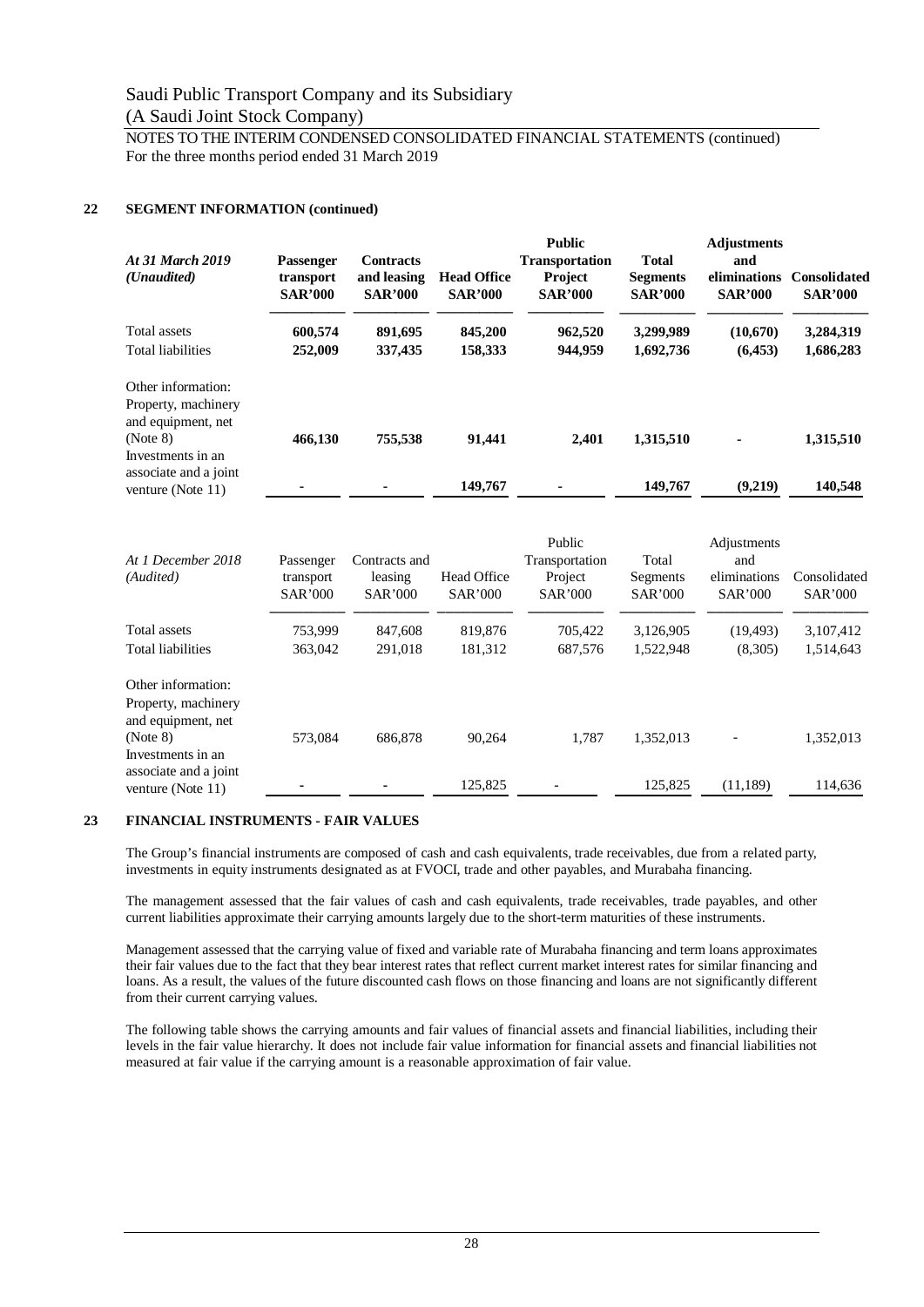# **23 FINANCIAL INSTRUMENTS - FAIR VALUES (continued)**

#### *Fair value hierarchy*

| 31 March 2019<br>(Unaudited)                                          | Carrying<br>value<br><b>SAR'000</b> | Level 1<br><b>SAR'000</b> | Level 2<br><b>SAR'000</b> | Level 3<br><b>SAR'000</b> | <b>Fair value</b><br>total<br><b>SAR'000</b> |
|-----------------------------------------------------------------------|-------------------------------------|---------------------------|---------------------------|---------------------------|----------------------------------------------|
| Measured at fair value:                                               |                                     |                           |                           |                           |                                              |
| Investments in equity<br>instruments designated as at<br><b>FVOCI</b> | 86,836                              | 86,836                    | $\blacksquare$            |                           | 86,836                                       |
| 31 December 2018<br>(Audited)                                         |                                     |                           |                           |                           |                                              |
| Measured at fair value:                                               |                                     |                           |                           |                           |                                              |
| Investments in equity<br>instruments designated as at<br><b>FVOCI</b> | 77,869                              | 77,869                    | $\overline{\phantom{0}}$  |                           | 77.869                                       |

There were no transfers between levels of fair value measurements in 2019 and 2018. No transfers between any levels of the fair value hierarchy took place in the equivalent comparative period.

# **24 CAPITAL COMMITMENTS AND CONTINGENCIES**

#### **A) Contingencies**

As at 31 March 2019, the Group's bankers have issued, on its behalf during the normal course of business, guarantees and acceptances limited to SAR 904.27 million (31 December 2018: SAR 912.79 million).

# **B) Capital commitments**

The Group also has capital commitments of SAR 83 million to purchase 200 new buses and are expected to be delivered during the year 2019.

**C)** The Group has contingent liabilities from time to time relating to certain disputed matters, including claims against and against contractors, litigation and arbitration proceedings involving a variety of issues. Where these potential obligations arose in the normal course of business. No significant commitments are expected from these potential claims

# **D) Modification to public transport project contract**

The subsidiary's management is in discussions with the Al Riyadh Development Authority (the Grantor) regarding amendments to certain items (variation orders) received from the Authority on the contract of King Abdulaziz project for public transport in Riyadh, which will result in a change to performance obligations and estimated margin of each performance obligation when finalized and agreed with the Grantor. Management believes the outcome of these discussions will be, to a large extent, in favor of the company.

# **25 DIVIDENDS**

The Ordinary General Assembly approved in its meeting held on 24 Sha'aban 1440H (Corresponding to 29 April 2019) the Board of Directors' recommended not to distribute dividends for the year 2018, and recommended the approval of payment of Board of Directors' remuneration of SR 1.8 million.

The Ordinary General Assembly approved in its meeting held on 28 Jumada Althani 1438H (Corresponding to 29 March 2018) the Board of Directors' recommendation to distribute cash dividends amounting SAR 62.5 million (SR 0.50 per share) for the financial year 2017 and the payment of Board of Directors' remuneration of SAR 1.8 million.

# **26 VOLUNTARY END OF SERVICE BENEFITS**

During the current period, a total amount of SAR 19.4 million was paid in relation to the voluntary end of service benefits of 371 employees, in addition to the allowance made as end of service indemnities, where the employees voluntarily accepted the benefits of the end of service offers based on the Company's approved strategic plan (2019-2023), which includes carrying out strategic transformation through several strategic initiatives and determining the optimal human resources.